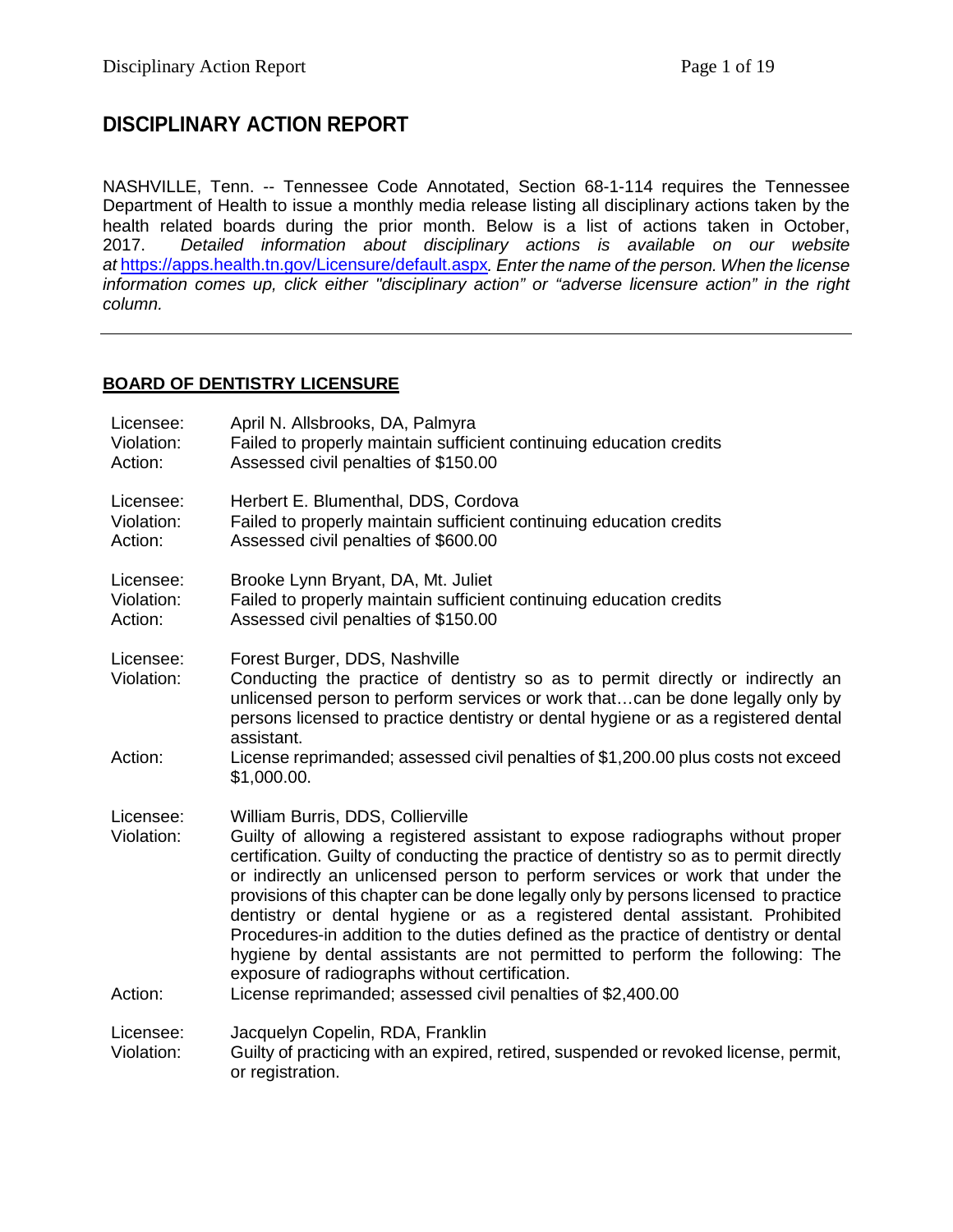| Action:                            | License reprimanded; assessed civil penalties of \$2,400.00 plus costs not exceed<br>\$1,000.00.                                                                                                                                                                                                                                                                                                                                                                                                                                                  |
|------------------------------------|---------------------------------------------------------------------------------------------------------------------------------------------------------------------------------------------------------------------------------------------------------------------------------------------------------------------------------------------------------------------------------------------------------------------------------------------------------------------------------------------------------------------------------------------------|
| Licensee:<br>Violation:<br>Action: | Lashonda M. Corley, DA, Antioch<br>Failed to properly maintain sufficient continuing education credits<br>Assessed civil penalties of \$300.00                                                                                                                                                                                                                                                                                                                                                                                                    |
| Licensee:<br>Violation:<br>Action: | Candice D. Cox, RDH, Tazewell<br>Failed to properly maintain CPR certification<br>Assessed civil penalties of \$300.00                                                                                                                                                                                                                                                                                                                                                                                                                            |
| Licensee:<br>Violation:<br>Action: | Rachel E. Cox, RDH, Bluff City<br>Failed to properly maintain sufficient continuing education credits<br>Assessed civil penalties of \$300.00                                                                                                                                                                                                                                                                                                                                                                                                     |
| Licensee:<br>Violation:            | Donna Davis, RDA, Maryville<br>Practicing on a lapsed license. If the licensee practiced on a lapsed license for six<br>(6) months or longer, the minimum disciplinary action for this violation shall be<br>formal and reportable reprimand on the license; assessment of civil penalties in<br>an amount to not exceed \$300 per month for every month in which the individual<br>has worked at least one day beyond the sixty (60) calendar day grace period; and<br>assess of costs associated with investigating and prosecuting the matter. |
| Action:                            | License is reprimanded; assessed civil penalties of \$2,400.00                                                                                                                                                                                                                                                                                                                                                                                                                                                                                    |
| Licensee:<br>Violation:            | Heather L. Beutman Davison, RDH, Jonesborough<br>Failed to properly maintain sufficient continuing education credits and CPR<br>certification                                                                                                                                                                                                                                                                                                                                                                                                     |
| Action:                            | Assessed civil penalties of \$300.00                                                                                                                                                                                                                                                                                                                                                                                                                                                                                                              |
| Licensee:<br>Violation:            | Elizabeth Gail Dedman, DH, Lebanon<br>Guilty of practicing with an expired, retired, suspended, or revoked license, permit,<br>or registration                                                                                                                                                                                                                                                                                                                                                                                                    |
| Action:                            | License reprimanded; assessed civil penalties of \$3,600 plus costs not to exceed<br>\$1,000                                                                                                                                                                                                                                                                                                                                                                                                                                                      |
| Licensee:<br>Violation:            | James Fortner II, DDS, Huntingdon<br>Guilty of engaging in the practice of dentistry, dental hygiene, or as a registered<br>dental assistant when mentally or physically unable to safely do so                                                                                                                                                                                                                                                                                                                                                   |
| Action:                            | License voluntarily surrendered                                                                                                                                                                                                                                                                                                                                                                                                                                                                                                                   |
| Licensee:<br>Violation:            | Melissa Ann Gaddy, DA, Piney Flats<br>Guilty of practicing with an expired, retired, suspended, or revoked license, permit,<br>or registration                                                                                                                                                                                                                                                                                                                                                                                                    |
| Action:                            | License placed on probation; assessed civil penalty of \$6,200                                                                                                                                                                                                                                                                                                                                                                                                                                                                                    |
| Licensee:<br>Violation:<br>Action: | Paul L. Gilliam, DDS, Brentwood<br>Failed to properly maintain sufficient continuing education credits<br>Assessed civil penalties of \$600.00                                                                                                                                                                                                                                                                                                                                                                                                    |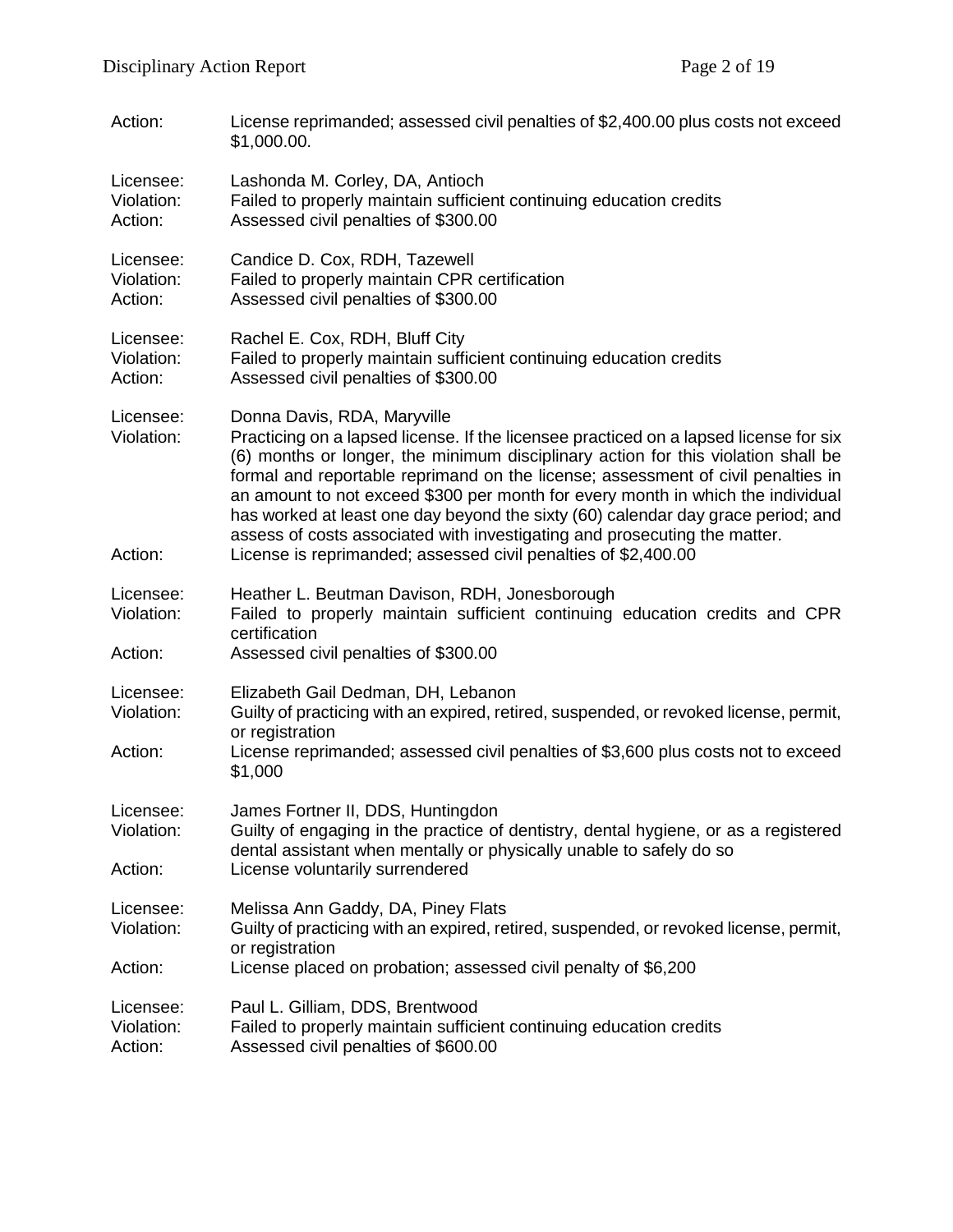| Licensee:                          | Amanda N. Gordon, DA, Jackson                                                                                                                                                                                                                                                                                                                                                                                                                                                                                                                 |
|------------------------------------|-----------------------------------------------------------------------------------------------------------------------------------------------------------------------------------------------------------------------------------------------------------------------------------------------------------------------------------------------------------------------------------------------------------------------------------------------------------------------------------------------------------------------------------------------|
| Violation:                         | Failed to properly maintain CPR certification                                                                                                                                                                                                                                                                                                                                                                                                                                                                                                 |
| Action:                            | Assessed civil penalties of \$150.00                                                                                                                                                                                                                                                                                                                                                                                                                                                                                                          |
| Licensee:<br>Violation:<br>Action: | Sheldon Graves, DDS, Memphis<br>Guilty of permitting dental assistant to perform duties on an expired license for 18<br>months. Conducting the practice of dentistry so as to permit directly or indirectly<br>an unlicensed person to perform services or work that under the provisions of this<br>chapter can be done legally only by persons licensed to practice dentistry or dental<br>hygiene or as a registered dental assistant.<br>License reprimanded; assessed civil penalties of \$1,600.00 plus costs not exceed<br>\$1,000.00. |
| Licensee:                          | Stephanie D. Gutierrez, DA, Tullahoma                                                                                                                                                                                                                                                                                                                                                                                                                                                                                                         |
| Violation:                         | Failed to properly maintain sufficient continuing education credits                                                                                                                                                                                                                                                                                                                                                                                                                                                                           |
| Action:                            | Assessed civil penalties of \$150.00                                                                                                                                                                                                                                                                                                                                                                                                                                                                                                          |
| Licensee:                          | Leslie N. Harris, DA, Clarksville                                                                                                                                                                                                                                                                                                                                                                                                                                                                                                             |
| Violation:                         | Failed to properly maintain sufficient continuing education credits                                                                                                                                                                                                                                                                                                                                                                                                                                                                           |
| Action:                            | Assessed civil penalties of \$150.00                                                                                                                                                                                                                                                                                                                                                                                                                                                                                                          |
| Licensee:                          | Callie L. Harshman, DA, Nashville                                                                                                                                                                                                                                                                                                                                                                                                                                                                                                             |
| Violation:                         | Failed to properly maintain sufficient continuing education credits                                                                                                                                                                                                                                                                                                                                                                                                                                                                           |
| Action:                            | Assessed civil penalties of \$150.00                                                                                                                                                                                                                                                                                                                                                                                                                                                                                                          |
| Licensee:                          | Vanessa D. Hawkins, RDH, Collierville                                                                                                                                                                                                                                                                                                                                                                                                                                                                                                         |
| Violation:                         | Failed to properly maintain sufficient continuing education credits                                                                                                                                                                                                                                                                                                                                                                                                                                                                           |
| Action:                            | Assessed civil penalties of \$300.00                                                                                                                                                                                                                                                                                                                                                                                                                                                                                                          |
| Licensee:                          | Melissa A. Holloway, DA, Maryville                                                                                                                                                                                                                                                                                                                                                                                                                                                                                                            |
| Violation:                         | Failed to properly maintain sufficient continuing education credits                                                                                                                                                                                                                                                                                                                                                                                                                                                                           |
| Action:                            | Assessed civil penalties of \$150.00                                                                                                                                                                                                                                                                                                                                                                                                                                                                                                          |
| Licensee:                          | Andrew Chunghwan Kim, DDS, Nashville                                                                                                                                                                                                                                                                                                                                                                                                                                                                                                          |
| Violation:                         | Failed to properly maintain sufficient continuing education credits                                                                                                                                                                                                                                                                                                                                                                                                                                                                           |
| Action:                            | Assessed civil penalties of \$600.00                                                                                                                                                                                                                                                                                                                                                                                                                                                                                                          |
| Licensee:<br>Violation:            | David Kimler, DDS, Memphis<br>Failed to pay costsas required by the January 2017 Consent Order.<br>Respondent is guilty of violating or attempting to violate, directly or indirectly, or<br>assisting in or abetting the violation of, or conspiring to violate, this chapter or any<br>lawful order of the board issued pursuant thereto or any criminal statute of this<br>state.                                                                                                                                                          |
| Action:                            | License reprimanded; assessed civil penalties of \$709.67                                                                                                                                                                                                                                                                                                                                                                                                                                                                                     |
| Licensee:<br>Violation:            | Kali A. King, DA, Cordova<br>Failed to properly maintain sufficient continuing education credits and CPR<br>certification                                                                                                                                                                                                                                                                                                                                                                                                                     |
| Action:                            | Assessed civil penalties of \$150.00                                                                                                                                                                                                                                                                                                                                                                                                                                                                                                          |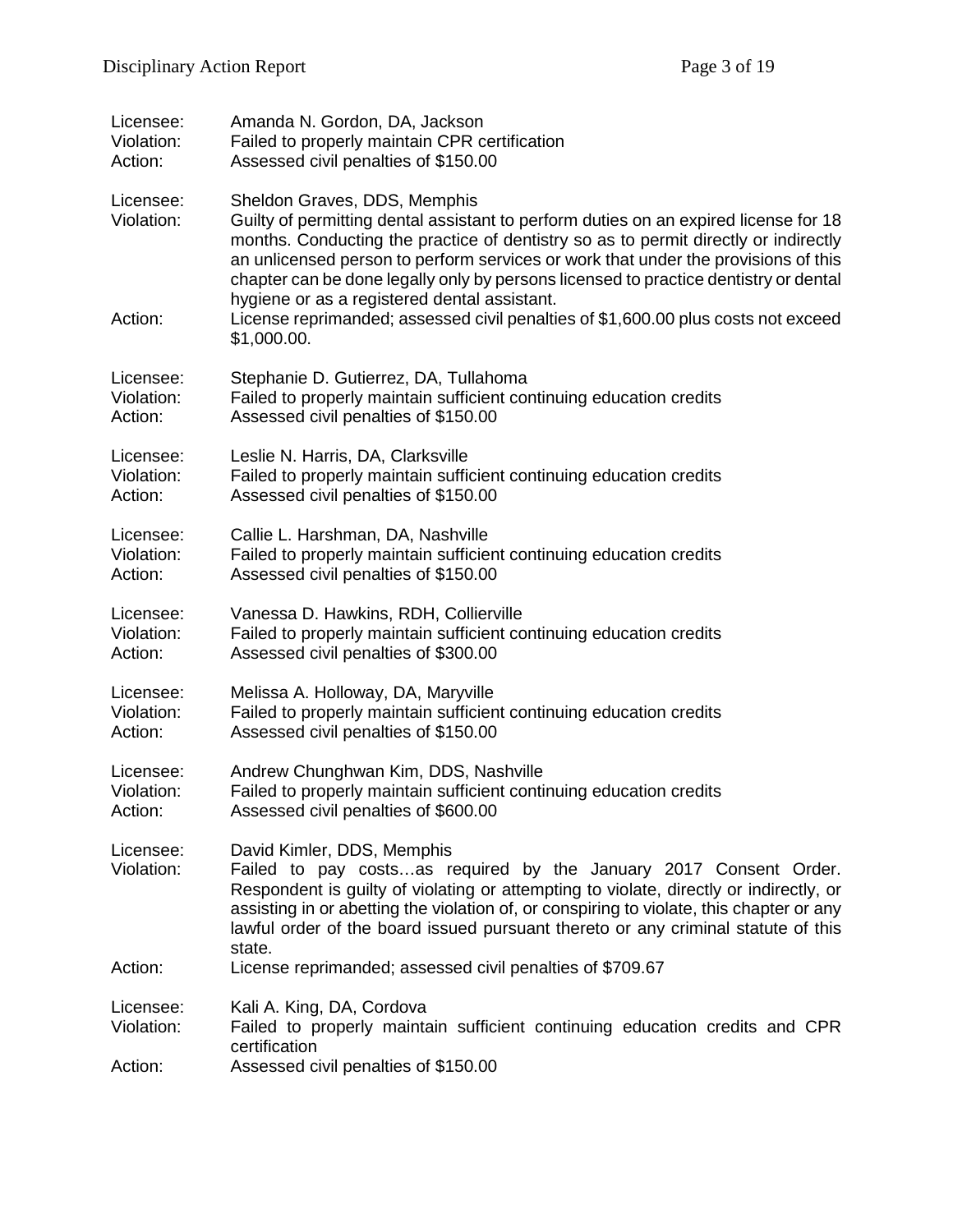| Licensee:<br>Violation:<br>Action: | Stewart Lawwill, III, DDS, Hixson<br>Failed to properly maintain sufficient continuing education credits<br>Assessed civil penalties of \$600.00                                                                                                                                                                                                                                                                                                                                                                                                                                                                                                                                                                                                                                                                                                                                                          |
|------------------------------------|-----------------------------------------------------------------------------------------------------------------------------------------------------------------------------------------------------------------------------------------------------------------------------------------------------------------------------------------------------------------------------------------------------------------------------------------------------------------------------------------------------------------------------------------------------------------------------------------------------------------------------------------------------------------------------------------------------------------------------------------------------------------------------------------------------------------------------------------------------------------------------------------------------------|
| Licensee:<br>Violation:<br>Action: | Ronald P. Lubovich, DDS, Nashville<br>Guilty of providing an excessive amount of sedation to patient that was not in the<br>course of professional practice and allowed an unlicensed individual to practice in<br>his office. Dispensing, prescribing, or otherwise distributing any controlled<br>substance or any other drug not in the course of professional practice, or not in<br>good faith to relive pain and suffering or not to cure an ailment, physical infirmity<br>or disease. Conducting the practice of dentistry so as to permit directly or indirectly<br>an unlicensed person to preform services or work that under the provisions of this<br>chapter can be done legally only by persons licensed to practice dentistry or dental<br>hygiene or a registered dental assistant.<br>License placed on probation; assessed civil penalties \$5,500 plus costs not to<br>exceed \$1,000 |
| Licensee:<br>Violation:<br>Action: | Lauren N. Lynn, DA, Murfreesboro<br>Failed to properly maintain sufficient continuing education credits and CPR<br>certification<br>Assessed civil penalties of \$150.00                                                                                                                                                                                                                                                                                                                                                                                                                                                                                                                                                                                                                                                                                                                                  |
| Licensee:<br>Violation:<br>Action: | Hortencia Miller, DA, Franklin<br>Failed to properly maintain sufficient continuing education credits and CPR<br>certification<br>Assessed civil penalties of \$150.00                                                                                                                                                                                                                                                                                                                                                                                                                                                                                                                                                                                                                                                                                                                                    |
| Licensee:<br>Violation:<br>Action: | Marlo Newberry, DA, Springfield<br>Failed to properly maintain sufficient continuing education credits and CPR<br>certification<br>Assessed civil penalties of \$150.00                                                                                                                                                                                                                                                                                                                                                                                                                                                                                                                                                                                                                                                                                                                                   |
| Licensee:<br>Violation:<br>Action: | Justin R. Poff, DDS Nashville<br>Failed to properly maintain sufficient continuing education credits and CPR<br>certification<br>Assessed civil penalties of \$600.00                                                                                                                                                                                                                                                                                                                                                                                                                                                                                                                                                                                                                                                                                                                                     |
| Licensee:<br>Violation:<br>Action: | John A. Reynolds, DDS, Franklin<br>Guilty of allowing K.R. to perform the duties of a dental assistant on an expired<br>license. Guilty of conducting the practice of dentistry so as to permit directly or<br>indirectly an unlicensed person to perform services or work thatcan be done<br>legally only by persons licensed to practice dentistry or dental hygiene or as a<br>registered dental assistant<br>License reprimanded; assessed civil penalties of \$1,100.00 plus costs not to<br>exceed \$1,000.00                                                                                                                                                                                                                                                                                                                                                                                       |
| Licensee:<br>Violation:<br>Action: | Kathy Reynolds, RDH, Franklin<br>Guilty of practicing with an expired, retired, suspended or revoked license, permit,<br>or registration.<br>License reprimanded; assessed civil penalties of \$2,700.00 plus costs not exceed<br>\$1,000.00.                                                                                                                                                                                                                                                                                                                                                                                                                                                                                                                                                                                                                                                             |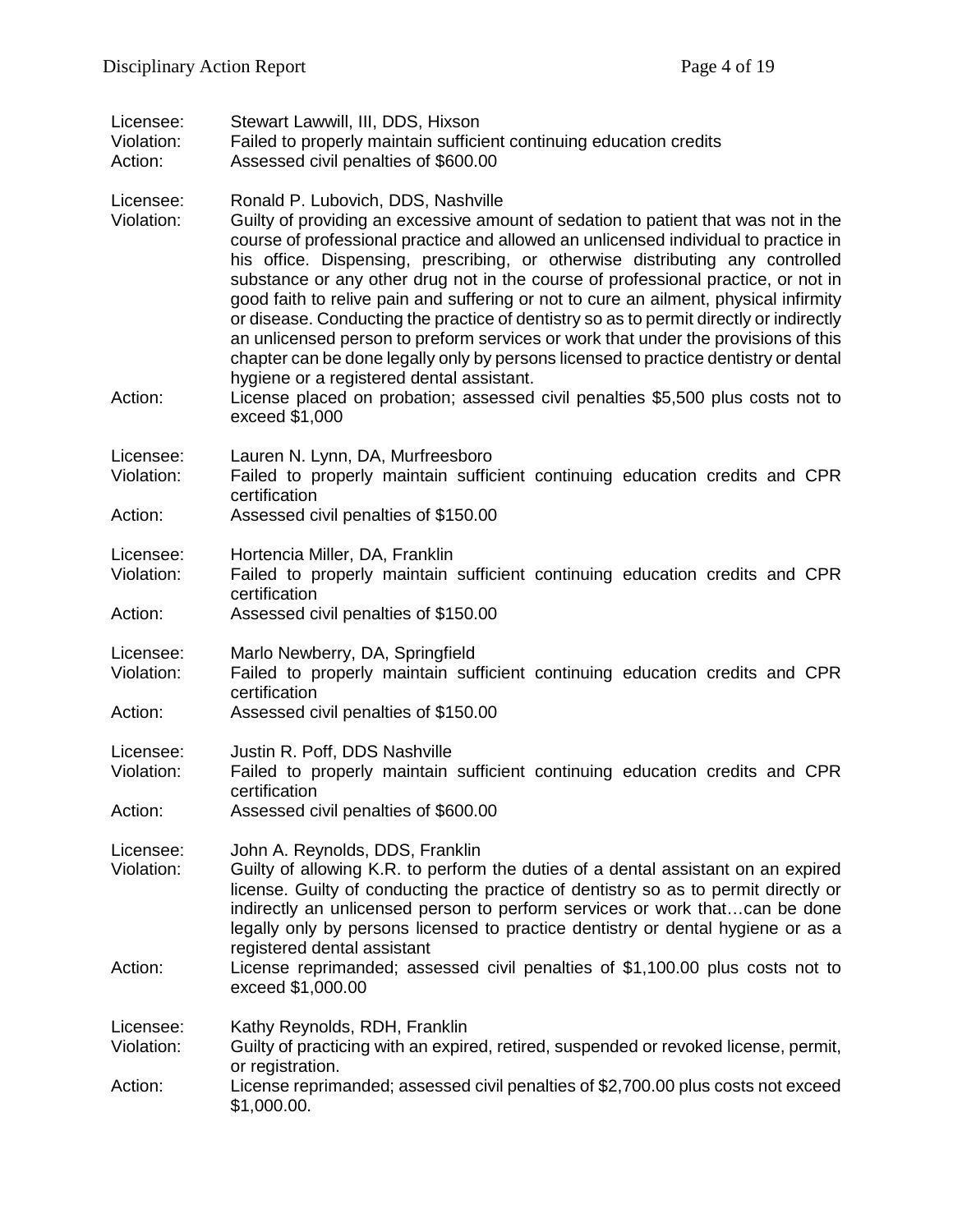| Licensee:<br>Violation:<br>Action: | Kenneth R. Robertson, Jr. DDS, Brentwood<br>Failed to properly maintain sufficient continuing education credits and CPR<br>certification<br>Assessed civil penalties of \$600.00                                                                                                                                                                                                                      |
|------------------------------------|-------------------------------------------------------------------------------------------------------------------------------------------------------------------------------------------------------------------------------------------------------------------------------------------------------------------------------------------------------------------------------------------------------|
| Licensee:<br>Violation:            | Tonia B. Ross, DA, Blue Ridge<br>Failed to properly maintain sufficient continuing education credits and CPR<br>certification                                                                                                                                                                                                                                                                         |
| Action:                            | Assessed civil penalties of \$150.00                                                                                                                                                                                                                                                                                                                                                                  |
| Licensee:<br>Violation:            | Mary V. Sadler, RDH, Clinton<br>Failed to properly maintain sufficient continuing education credits and CPR<br>certification                                                                                                                                                                                                                                                                          |
| Action:                            | Assessed civil penalties of \$300.00                                                                                                                                                                                                                                                                                                                                                                  |
| Licensee:<br>Violation:            | Julie R. Sampley, DA, Ooltewah<br>Failed to properly maintain sufficient continuing education credits and CPR<br>certification                                                                                                                                                                                                                                                                        |
| Action:                            | Assessed civil penalties of \$150.00                                                                                                                                                                                                                                                                                                                                                                  |
| Licensee:<br>Violation:<br>Action: | Caroline A. Sandlin, RDH, Memphis<br>Failed to properly maintain sufficient continuing education credits<br>Assessed civil penalties of \$300.00                                                                                                                                                                                                                                                      |
| Licensee:<br>Violation:<br>Action: | Nina Sherrill, DDS, Clarksville<br>Guilty of conducting the practice of dentistry so as to permit directly or indirectly<br>an unlicensed person to perform services or work thatcan be done legally only<br>by persons licensed to practice dentistry or dental hygiene or as a registered<br>dental assistant.<br>License reprimanded; assessed civil penalties of \$1,500.00 plus costs not exceed |
|                                    | \$1,000.00.                                                                                                                                                                                                                                                                                                                                                                                           |
| Licensee:<br>Violation:            | Baylie G. Shipley, RDA, Chattanooga<br>Respondent received a citation in lieu of arrest for an alleged misdemeanor<br>offense. A violation or attempted violation, directly or indirectly, or assisting in or<br>abetting the violation of, or conspiring to violate any lawful order of the board<br>issued pursuant thereto any criminal statute of the state of Tennessee.                         |
| Action:                            | License placed on probation; assessed civil penalties of \$100.00 plus costs not to<br>exceed \$1,000.00                                                                                                                                                                                                                                                                                              |
| Licensee:<br>Violation:<br>Action: | Christine E. Smith, RDH, Soddy Daisy<br>Failed to maintain CPR certification<br>Assessed civil penalties of \$300.00                                                                                                                                                                                                                                                                                  |
| Licensee:<br>Violation:<br>Action: | Rebecca L. Spikes, RDA, Memphis<br>Guilty of performing exposure of radiographs without certification<br>License reprimanded; assessed civil penalties of \$1,200.00 plus costs not exceed<br>\$1,000.00.                                                                                                                                                                                             |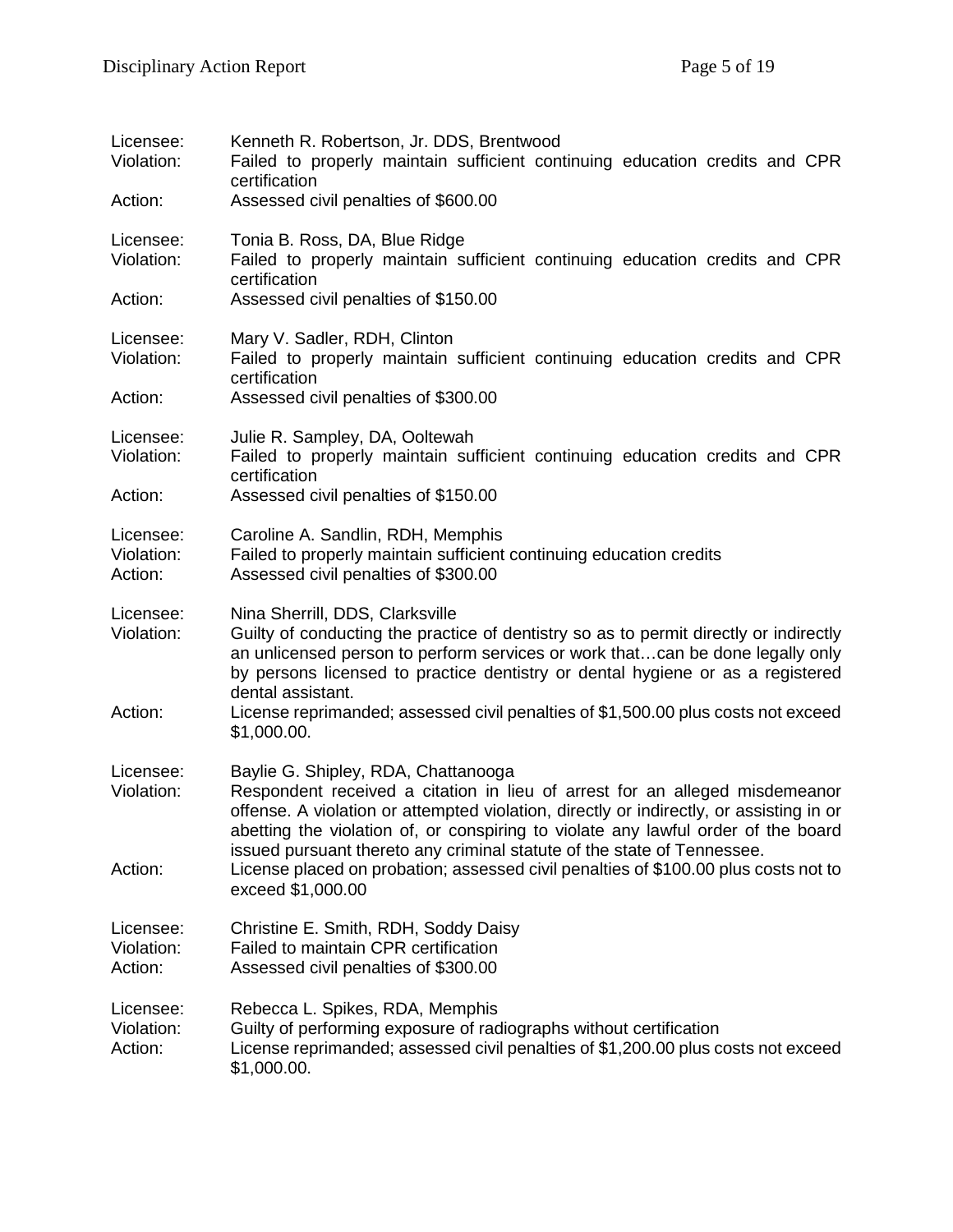| Licensee:<br>Violation:<br>Action: | Michelle L. Stiles, DA, Seymour<br>Failed to properly maintain sufficient continuing education credits<br>Assessed civil penalties of \$150.00                                                                                                                                                                                                                                                                                                                                                                                               |
|------------------------------------|----------------------------------------------------------------------------------------------------------------------------------------------------------------------------------------------------------------------------------------------------------------------------------------------------------------------------------------------------------------------------------------------------------------------------------------------------------------------------------------------------------------------------------------------|
| Licensee:<br>Violation:            | Sherry A. Tanner, DA, Rock Island<br>Failed to properly maintain sufficient continuing education credits and CPR<br>certification                                                                                                                                                                                                                                                                                                                                                                                                            |
| Action:                            | Assessed civil penalties of \$150.00                                                                                                                                                                                                                                                                                                                                                                                                                                                                                                         |
| Licensee:<br>Violation:<br>Action: | Sara Jane Thornton, DA, Ore City, TX<br>Failed to properly maintain sufficient continuing education credits<br>License revoked; assessed costs not to exceed \$1,000                                                                                                                                                                                                                                                                                                                                                                         |
| Licensee:<br>Violation:<br>Action: | Kristen Leann Tidwell, DA, Bronx, NY<br>Failed to properly maintain sufficient continuing education credits<br>Assessed civil penalties of \$150.00                                                                                                                                                                                                                                                                                                                                                                                          |
| Licensee:<br>Violation:<br>Action: | John Tillman, DDS, Johnson City<br>Guilty of allowing M.G. to perform the duties of a dental assistant on an expired<br>license for a total of 64 months. Guilty of conducting the practice of dentistry so<br>as to permit directly or indirectly an unlicensed person to perform services or work<br>thatcan be done legally only by persons licensed to practice dentistry or dental<br>hygiene or as a registered dental assistant<br>License reprimanded; assessed civil penalties of \$6,200.00 plus costs not to<br>exceed \$1,000.00 |
| Licensee:<br>Violation:<br>Action: | Anthony Togrye, DDS, Murfreesboro<br>Guilty of allowing J.C. to perform the duties of a dental assistant including<br>exposing radiographs on an expired license. Guilty of conducting the practice of<br>dentistry so as to permit directly or indirectly an unlicensed person to perform<br>services or work thatcan be done legally only by persons licensed to practice<br>dentistry or dental hygiene or as a registered dental assistant<br>License reprimanded; assessed civil penalties of \$800.00 plus costs not to exceed         |
|                                    | \$1,000.00                                                                                                                                                                                                                                                                                                                                                                                                                                                                                                                                   |
| Licensee:<br>Violation:            | James P. Whitfield, DA, Ashland City<br>Failed to properly maintain sufficient continuing education credits and CPR                                                                                                                                                                                                                                                                                                                                                                                                                          |
|                                    | certification                                                                                                                                                                                                                                                                                                                                                                                                                                                                                                                                |
| Action:                            | Assessed civil penalties of \$150.00                                                                                                                                                                                                                                                                                                                                                                                                                                                                                                         |

#### **BOARD OF HEALTH CARE FACILITIES LICENSING**

Licensee: Autumn Ridge Manor, #53, White Bluff<br>Violation: Failed to construct, arrange, and maint Failed to construct, arrange, and maintain the physical condition of the facility in such a manner to assure patient safety and well-being; failed to maintain properly functioning emergency lighting; failed to keep corridors and exit doors clear of equipment, furniture and obstacles at all times; failed to provide any documentation showing that the wood paneling was treated with fire resistant coatings and guilty of having combustible finishes and furnishings within the facility; failed to maintain proper inspections on fire extinguisher; failed to maintain safety equipment in good repair and safe operating condition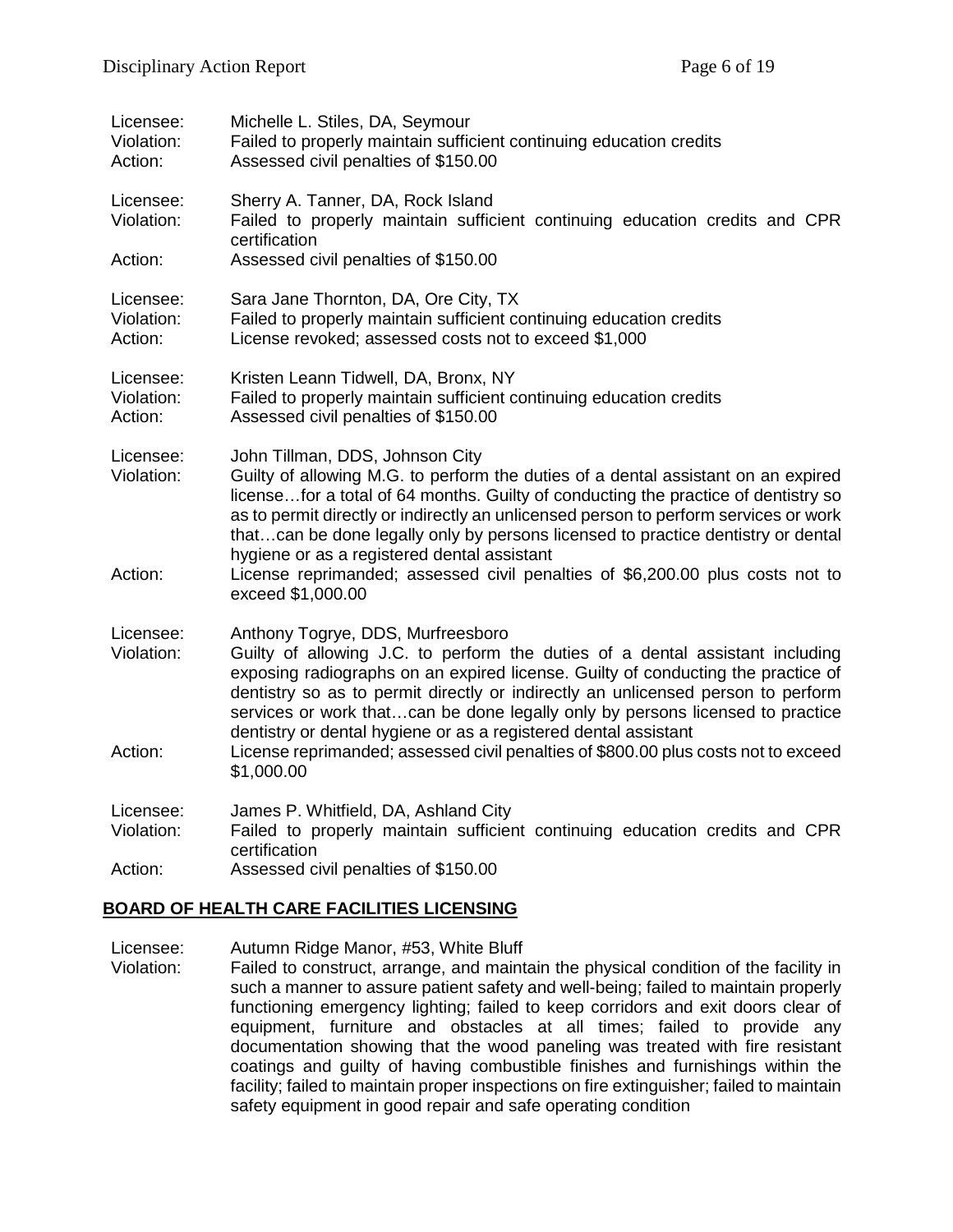Action: License placed on probation

Licensee: Caring Estates, #00000570, Arlington

- Violation: Respondent failed to secure two of three oxygen tank cylinders in a resident's room; provide documentation that ground fault circuit interrupters were in wet areas; provide all residents rooms with a door leading to a corridor or to the outside; secure the electrical receptacle into the wall in the kitchen and the cover was damaged; provide documentation of the annual fire alarm test; violated the Home for the Aged Resident Rule by retaining three residents who did not meet the requirement of an RHA resident to be ambulatory; guilty of admissions in excess of the licensed bed capacity; failed to have quarterly reviews which documented that care can appropriately or safely be given in the facility for the residents with Alzheimer's disease; guilty of administering medications to two residents who were unable to perform self-administration of medications; failed to maintain a daily menu for resident meals; failed to maintain proper food storage temps and a forty-eight hour supply of food; maintain individual resident files for each resident; administrator failed to be available for the survey and failed to designate a capable and responsible person to act on her behalf during her absences; failed to demonstrate responsibility for all staff caring for residents; failed to ensure that current liability insurance signage was posted and unable to provide current copies of liability insurance; failed to provide written log of residents residing within the facility; guilty of destroying residents' personal property, in the form of medication for two of the eleven residents; failed to ensure medications were stored so that no resident could obtain another resident's medication
- Action: License place on one year of probation with terms

Licensee: Mabry Health Care & Rehab Center, #136, Gainesboro

- Violation: Failure to pay annual nursing home assessment fee. Each nursing home shall pay the assessment fee in monthly installments; if any part of the fee is not paid on or before the due date, a penalty of five percent (5%) of the amount due shall accrue on the 1<sup>st</sup> day of each month until paid. If more than ninety (90) days delinquent…the bureau of TennCare…may suspend admission to the facility or otherwise direct the facility to pay the assessment fee and any accrued penalties in full within a prescribed period of time. If not paid within the prescribed amount of time the board shall suspend admissions to the facilities. If fees and penalties not paid within sixty (60) days of suspension of admissions…the board may consider the revocation of the facility's license.
- Action: Respondent ordered to immediately pay principal portion of past due assessment fee. All penalties and interest are waived. Failure to adhere to the terms of [this order and/or] a payment plan approved by TennCare may subject Respondent to further disciplinary action including, but not limited to, reinstatement of accrued penalties and interests, in whole or in part, up to revocation of Respondent's license.

Licensee: Nashville Metro Care and Rehabilitation Center, #00000047, Nashville

Violation: Failed to pay annual nursing home assessment fee. Each nursing home shall pay the assessment fee in monthly installments; if any part of the fee is not paid on or before the due date, a penalty of five percent (5%) of the amount due shall accrue on the 1<sup>st</sup> day of each month until paid. If more than ninety (90) days delinquent…the bureau of TennCare…may suspend admission to the facility or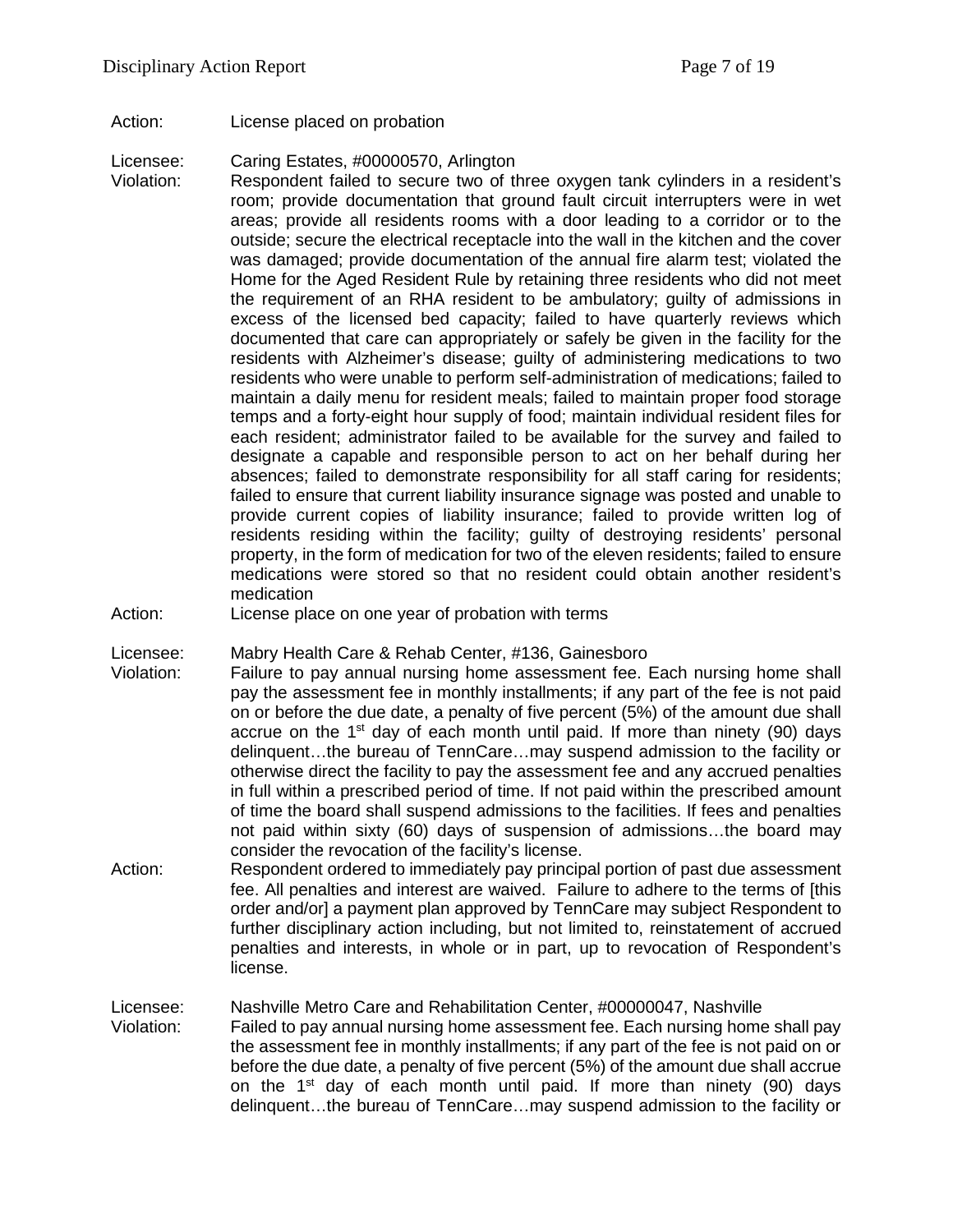otherwise direct the facility to pay the assessment fee and any accrued penalties in full within a prescribed period of time. If not paid within the prescribed amount of time the board shall suspend admissions to the facilities. If fees and penalties not paid within sixty (60) days of suspension of admissions…the board may consider the revocation of the facility's license.

Action: Respondent ordered to immediately pay principal portion of past due assessment fee. All penalties and interest are waived. Failure to adhere to the terms of [this order and/or] a payment plan approved by TennCare may subject Respondent to further disciplinary action including, but not limited to, reinstatement of accrued penalties and interests, in whole or in part, up to revocation of Respondent's license.

### Licensee: Noles Residential Home for the Aged, #00000198, Gallatin

- Violation: Respondent failed to have a sufficient number of employees to meet the needs of the Residents; have a responsible awake attendant on the premises at all times; maintain documentation of the abuse registry checks prior to hiring administrators and employees; post proof of liability insurance in the main entrance to the home; ensure pets residing in the home are not a nuisance or do not pose a health hazard; have a policy addressing charity care and to ensure charity care info was posted in an area accessible to the public; failed to provide proof or maintain records that all residents were free of communicable disease; ensure that residents received a copy of the facility policy regarding resident rights; guilty of administering medications to residents who were unable to perform selfadministration of medications; failed to store medications so that no resident can obtain another resident's medication; failed to ensure appropriate storage areas for soiled linen and clothing; failed to maintain a clean and sanitary kitchen; failed to maintain environment in a safe, clean and sanitary manner; failed to ensure resident files be maintained for each resident; failed to provide an admission agreement signed and dated by a resident; failed to ensure severe weather, bomb, flood, earthquake drills were conducted annually; and failed to ensure participation in the annual Tennessee Emergency Management Agency emergency plan
- Action: License placed on probation with terms

### Licensee: Riverdale Assisted Living Facility, 000000370, Memphis

Violation: Respondent failed to be certified by the Board; employ a qualified dietician or maintain a qualified dietary manual; provide documentation of a facility-wide performance improvement program; conduct an evaluation of the influenza program for the facility; ensure that all drugs and biologicals be administered by a licensed professional operating within the scope of the professional license and according to a plan of care; prescribe therapeutic diets as necessary; ensure that menus meet the needs of residence; provide documentation that hospice care could be appropriately provided within the Respondent facility; write a joint plan of care with hospice provider; have documentation that the residents in the facility over the age of 65 were vaccinated against pneumococcal disease; ensure complete and proper medical records were maintained for each resident; perform initial resident assessments by direct care staff within 72 hours after a new resident was admitted; maintain the physical environment of the facility and overall living facility environment in such a manner that the safety and well-being of residents are assured; prohibit cooking appliances other than microwave ovens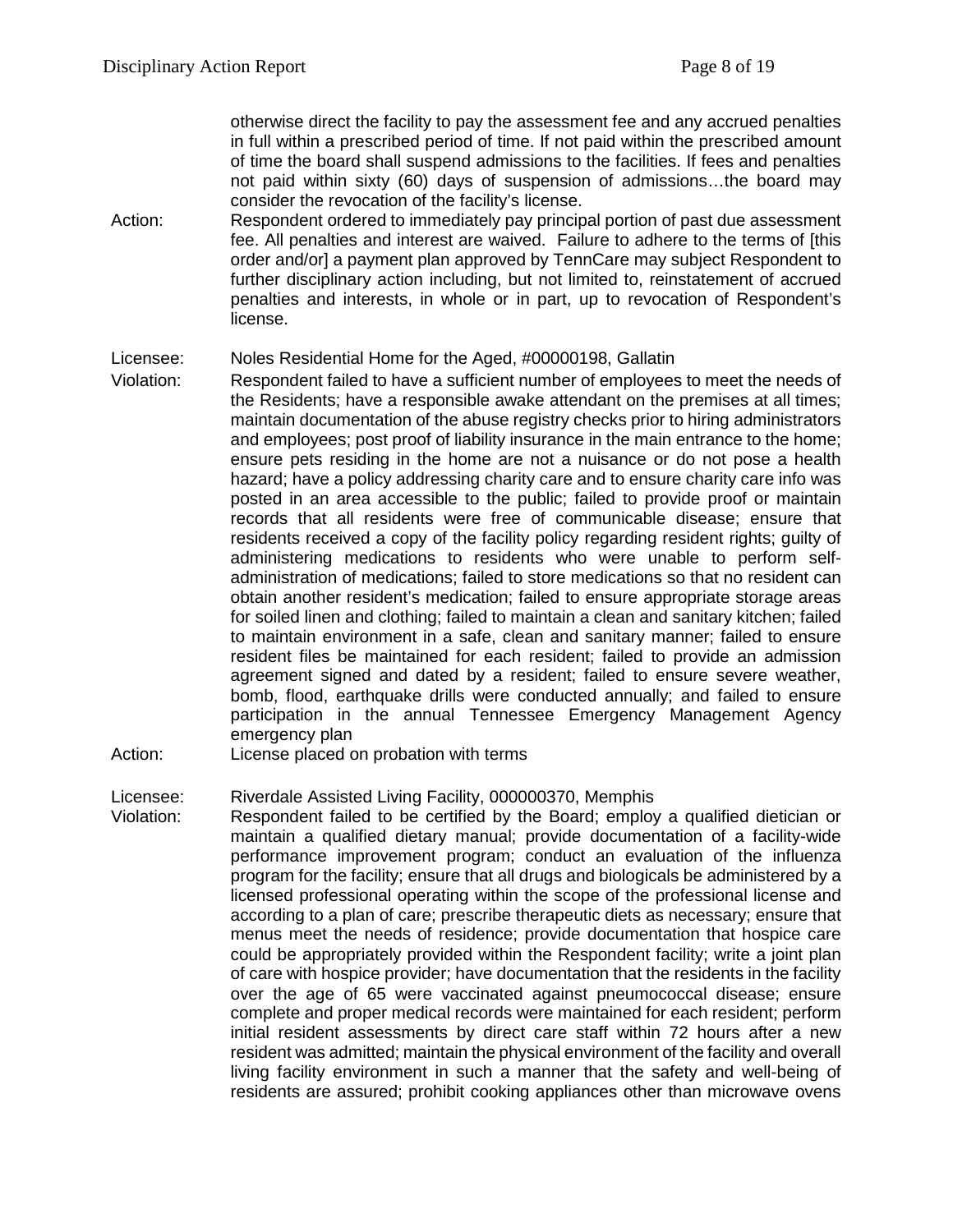in resident sleeping units; take precautions regarding electrical equipment; maintain safety equipment in good repair; and maintain a detailed log of signatures designating staff training regarding disaster preparedness

Action: License placed on 6 mos. probation with terms; assessed civil penalty of \$500

### **BOARD OF MASSAGE LICENSURE**

| Licensee:<br>Violation:<br>Action: | Big Cypress Spa, Memphis<br>Operating establishment on expired license<br>License reprimanded; assessed civil penalties of \$1,300                                                                                                                                                                                                                                                                                                                                                                                                                                                                                      |
|------------------------------------|-------------------------------------------------------------------------------------------------------------------------------------------------------------------------------------------------------------------------------------------------------------------------------------------------------------------------------------------------------------------------------------------------------------------------------------------------------------------------------------------------------------------------------------------------------------------------------------------------------------------------|
| Licensee:<br>Violation:<br>Action: | Pain Free Nashville, Nashville<br>Operating establishment on expired license<br>License reprimanded; assessed civil penalties of \$1,900                                                                                                                                                                                                                                                                                                                                                                                                                                                                                |
| Licensee:<br>Violation:<br>Action: | Jacqueline Galloway Thompson, MT Brentwood<br>Convicted in a court of competent jurisdiction of an offense that constitutes a<br>felony or a misdemeanor under the laws of this state; Abuses or is addicted to the<br>habitual use of intoxicating liquors, drugs or stimulants to such an extent as to<br>incapacitate such person's performance of professional duties.<br>License reprimanded with terms                                                                                                                                                                                                            |
|                                    |                                                                                                                                                                                                                                                                                                                                                                                                                                                                                                                                                                                                                         |
| Licensee:<br>Violation:            | Christian Wells, LMT, Nashville<br>Guilty of willful negligence in the practice of massage; unethical or unprofessional<br>conduct; sexual conduct, sexual activity, or sexualizing behavior involving a client<br>is strictly prohibited at all times. A massage therapist may not initiate, arrange for,<br>or engage in such activities, including if the client attempts to sexualize the<br>relationship. Respect the client's boundaries with regard to privacy, disclosure,<br>exposure, emotional expression, beliefs and autonomy, as well as the client's<br>reasonable expectations of professional behavior |
| Action:                            | License summarily suspended with terms                                                                                                                                                                                                                                                                                                                                                                                                                                                                                                                                                                                  |

### **BOARD OF MEDICAL EXAMINERS**

| Licensee:                                             | James Roy Appleton III, MD Gainesville, FLA                                       |
|-------------------------------------------------------|-----------------------------------------------------------------------------------|
| Violation:                                            | Guilty of previously having license disciplined twice and then ultimately revoked |
|                                                       | by the Board for struggles with addiction, failure to maintain advocacy of the    |
|                                                       | Tennessee Medical Foundation, and violation of a Board order. The Board           |
|                                                       | determined to grant a medical license subject to a restriction of maintaining     |
|                                                       | lifetime advocacy from Tennessee Medical Foundation.                              |
| Action:                                               | License restricted with terms                                                     |
|                                                       |                                                                                   |
| Licensee:                                             | Mark Cunningham, MD Coldwater, MS *                                               |
| Violation:                                            | Failed to properly maintain sufficient continuing education credits               |
| Action:                                               | Assessed civil penalties of \$1,100.00                                            |
|                                                       |                                                                                   |
| Licensee:                                             | Laura Grobovsky, MD Johnson City*                                                 |
| Violation:                                            | Failed to properly maintain sufficient continuing education credits               |
| Action:                                               | Assessed civil penalties of \$4,000.00                                            |
| *Delayed Reporting, certificate disciplined Sep. 2017 |                                                                                   |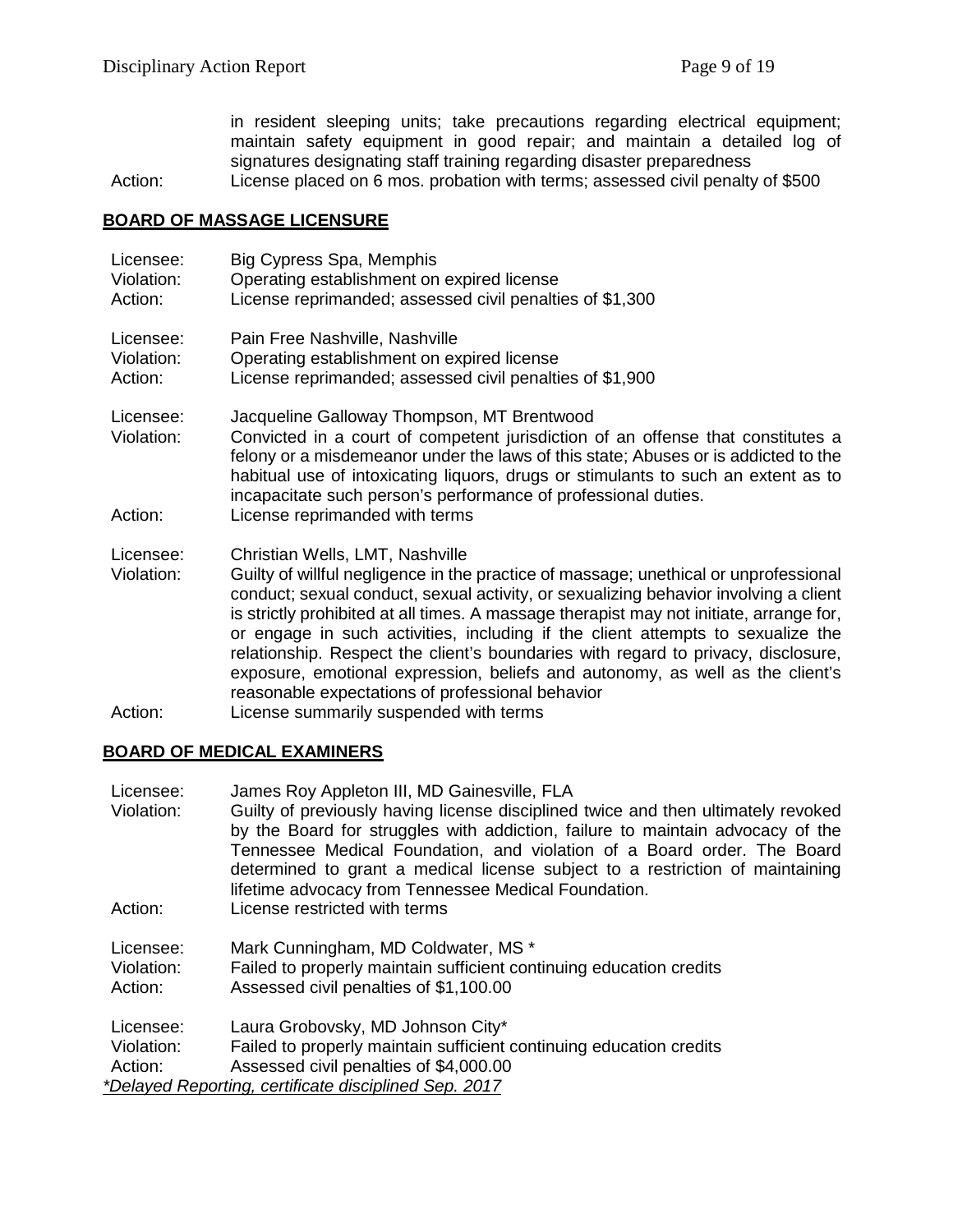# **BOARD OF NURSING**

| Licensee:<br>Violation:            | Kammie Anderson, RN/APRN, Hendersonville<br>Unfit or incompetent by reason of negligence, habits or other cause; addicted<br>to alcohol or drugs to the degree of interfering with nursing duties; and guilty of<br>unprofessional conduct, to wit: unauthorized use or removal of narcotics, drugs,<br>supplies or equipment from any health care facility, school, institution or other<br>work place location; and being under the influence of alcoholic beverages, or<br>under the influence of drugs which impair judgment while on duty in any health |
|------------------------------------|--------------------------------------------------------------------------------------------------------------------------------------------------------------------------------------------------------------------------------------------------------------------------------------------------------------------------------------------------------------------------------------------------------------------------------------------------------------------------------------------------------------------------------------------------------------|
| Action:                            | care facility, school, institution or other work place location<br>RN license and APRN certificate suspended with terms; assessed a \$2,000 civil<br>penalty, plus costs not to exceed \$1,000                                                                                                                                                                                                                                                                                                                                                               |
| Licensee:<br>Violation:            | Sarah Grace Young Avent, RN (MS), Bolivar<br>Guilty of unprofessional conduct, to wit: unauthorized use or removal of<br>narcotics, drugs, supplies or equipment from any health care facility, school,<br>institution or other work place location; and being under the influence of<br>alcoholic beverages, or under the influence of drugs which impair judgment<br>while on duty in any health care facility, school, institution or other work place<br>location                                                                                        |
| Action:                            | Privilege to practice nursing in the State of Tennessee revoked; must cease<br>and desist the practice of nursing in the State of Tennessee                                                                                                                                                                                                                                                                                                                                                                                                                  |
| Licensee:<br>Violation:<br>Action: | Tracey Lynn Beal, RN, Johnson City<br>Guilty of a crime; unfit or incompetent by reason of negligence, habits or other<br>cause; and guilty of unprofessional conduct, to wit: unauthorized use or removal<br>of narcotics, drugs, supplies or equipment from any health care facility, school,<br>institution or other work place location; and engaging in acts of dishonesty<br>which relate to the practice of nursing<br>License suspended with terms                                                                                                   |
| Licensee:<br>Violation:<br>Action: | Elizabeth A. Berry (Broward), LPN, Jackson<br>Addicted to alcohol or drugs to the degree of interfering with nursing duties; and<br>guilty of unprofessional conduct, to wit: unauthorized use or removal of<br>narcotics, drugs, supplies or equipment from any health care facility, school,<br>institution or other work place location; and engaging in acts of dishonesty<br>which relate to the practice of nursing<br>License suspended with terms                                                                                                    |
| Licensee:<br>Violation:<br>Action: | Jennifer Blackmont, RN applicant, Kingsport*<br>Guilty of unprofessional conduct, to wit: revocation, suspension, probation or<br>other discipline of a license to practice nursing by another state or territory of<br>the United States for any act or omission which would constitute grounds for<br>the revocation, suspension, probation or other discipline of a license in this state<br>Endorsement application denied                                                                                                                               |
| Licensee:<br>Violation:            | Annie M. Brown, LPN, Nashville<br>Guilty of unprofessional conduct, to wit: unauthorized use or removal of<br>narcotics, drugs, supplies or equipment from any health care facility, school,<br>institution or other work place location                                                                                                                                                                                                                                                                                                                     |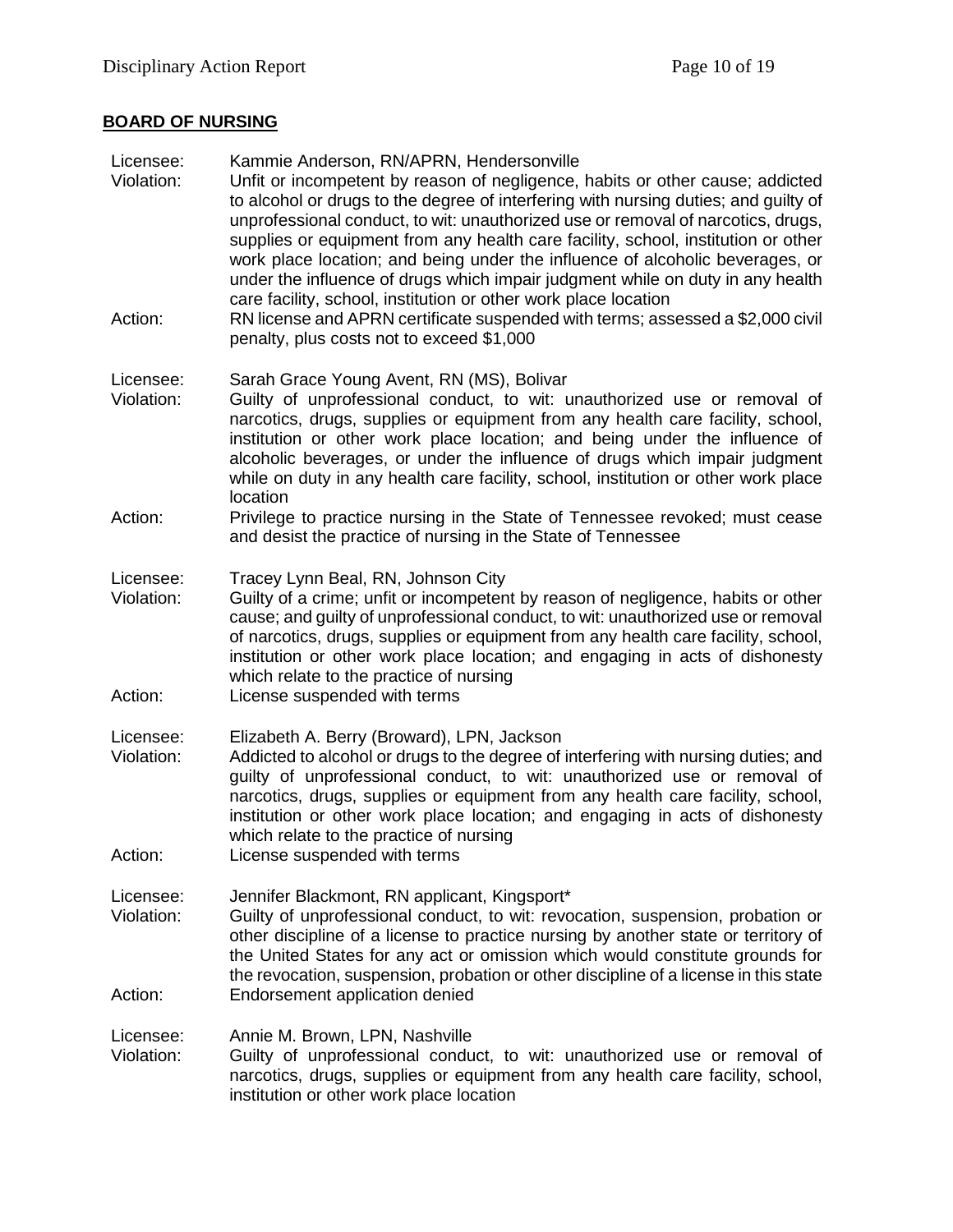| License suspended with terms                                                                                                                                                                                                                                                                                                                                                                                                                                                                                                                                                                                                                                                                                                                                                                                                                                                                                                                                                                                                 |
|------------------------------------------------------------------------------------------------------------------------------------------------------------------------------------------------------------------------------------------------------------------------------------------------------------------------------------------------------------------------------------------------------------------------------------------------------------------------------------------------------------------------------------------------------------------------------------------------------------------------------------------------------------------------------------------------------------------------------------------------------------------------------------------------------------------------------------------------------------------------------------------------------------------------------------------------------------------------------------------------------------------------------|
| Amanda Beth Burney, RN, Clarksville<br>Guilty of unprofessional conduct, to wit: revocation, suspension, probation or<br>other discipline of a license to practice nursing by another state or territory of<br>the United States for any act or omission which would constitute grounds for<br>the revocation, suspension, probation or other discipline of a license in this state<br>License suspended with terms; assessed a \$250 civil penalty, plus costs not to<br>exceed \$1,000                                                                                                                                                                                                                                                                                                                                                                                                                                                                                                                                     |
| Brenda Campbell, LPN, Huntland<br>Unfit or incompetent by reason of negligence, habits or other cause<br>License suspended with terms                                                                                                                                                                                                                                                                                                                                                                                                                                                                                                                                                                                                                                                                                                                                                                                                                                                                                        |
| Catherine Ennis, RN, Nashville<br>Guilty of a crime; unfit or incompetent by reason of negligence, habits or other<br>cause; and guilty of unprofessional conduct<br>License suspended with terms                                                                                                                                                                                                                                                                                                                                                                                                                                                                                                                                                                                                                                                                                                                                                                                                                            |
| Vicki Green, RN, Whitwell<br>Unfit or incompetent by reason of negligence, habits or other cause; and guilty<br>of unprofessional conduct, to wit: making false or materially incorrect,<br>inconsistent or unintelligible entries in any patient records or in the records of<br>any health care facility, school, institution or other work place location pertaining<br>to the obtaining, possessing or administration of any controlled substance as<br>defined in the Federal Controlled Substances Act; unauthorized use or removal<br>of narcotics, drugs, supplies or equipment from any health care facility, school,<br>institution or other work place location; the use of any intoxicating beverage or<br>the illegal use of any narcotic or dangerous drug while on duty in any health<br>care facility, school, institution or other work place location; and engaging in<br>acts of dishonesty which relate to the practice of nursing<br>License suspended with terms; assessed costs not to exceed \$1,000 |
| Neila Guinn, LPN applicant, Elizabethton*<br>Guilty of a crime<br>Exam application denied                                                                                                                                                                                                                                                                                                                                                                                                                                                                                                                                                                                                                                                                                                                                                                                                                                                                                                                                    |
| Seth A. Harnden, RN/APRN, Spring Hill<br>Unfit or incompetent by reason on negligence, habits or other cause; addicted<br>to alcohol or drugs to the degree of interfering with nursing duties; and guilty of<br>unprofessional conduct, to wit: unauthorized use or removal of narcotics, drugs,<br>supplies or equipment from any health care facility, school, institution or other<br>work place location<br>RN license and APRN certificate suspended; suspension stayed; license and<br>certificate placed on probation to run concurrent with Tennessee Professional<br>Assistance Program monitoring agreement but for no less than five years;<br>APRN certificate suspended with terms                                                                                                                                                                                                                                                                                                                             |
|                                                                                                                                                                                                                                                                                                                                                                                                                                                                                                                                                                                                                                                                                                                                                                                                                                                                                                                                                                                                                              |

Licensee: Brittney J. Harris, LPN, Cookeville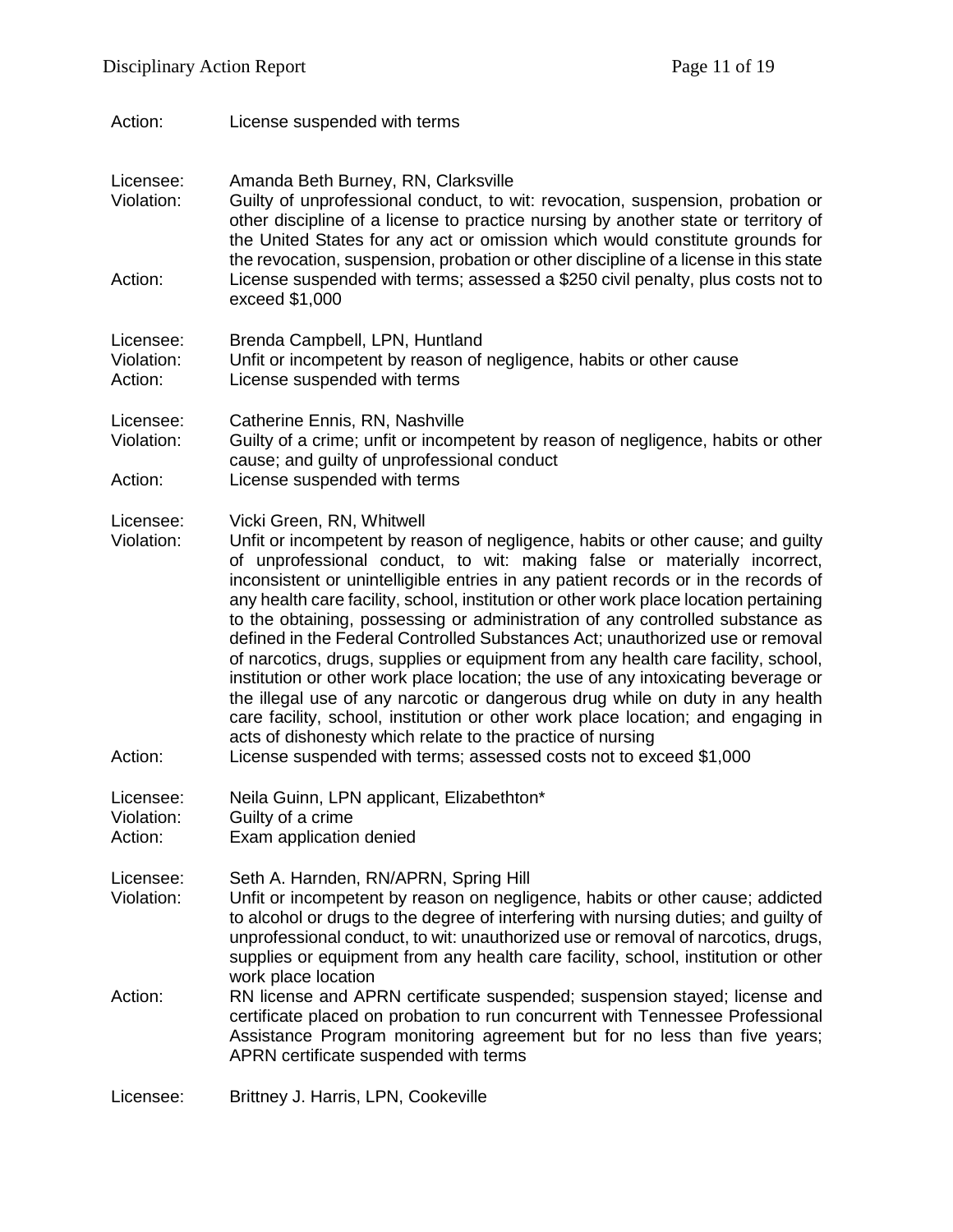Violation: Unfit or incompetent by reason of negligence, habits or other cause; and guilty of unprofessional conduct, to wit: unauthorized use or removal of narcotics, drugs, supplies or equipment from any health care facility, school, institution or other work place location; and engaging in acts of dishonesty which relate to the practice of nursing Action: License suspended with terms Licensee: Jaime L. Hopkins, RN, Murfreesboro Violation: Guilty of unprofessional conduct, to wit: unauthorized use or removal of narcotics, drugs, supplies or equipment from any health care facility, school, institution or other work place location; and being under the influence of alcoholic beverages, or under the influence of drugs which impair judgment while on duty in any health care facility, school, institution or other work place location Action: License suspended with terms; assessed costs not to exceed \$500 Licensee: Teresa G. Jackson, RN, Cordova Violation: Guilty of unprofessional conduct, to wit: unauthorized use or removal of narcotics, drugs, supplies or equipment from any health care facility, school, institution or other work place location Action: License suspended with terms Licensee: Keisha A. Lambert, RN, Jackson Violation: Guilty of unprofessional conduct, to wit: unauthorized use or removal of narcotics, drugs, supplies or equipment from any health care facility, school, institution or other work place location Action: License suspended; suspension stayed; license placed on probation to run concurrent with Tennessee Professional Assistance Program monitoring agreement but for no less than three years; assessed costs not to exceed \$200 Licensee: Nathan Loftis, RN, Hendersonville Violation: Guilty of unprofessional conduct, to wit: unauthorized use or removal of narcotics, drugs, supplies or equipment from any health care facility, school, institution or other work place location Action: License suspended with terms Licensee: Kathryn Mabie, RN, Memphis Violation: Unfit or incompetent by reason of negligence, habits or other cause; and guilty of unprofessional conduct, to wit: unauthorized use or removal of narcotics, drugs, supplies or equipment from any health care facility, school, institution or other work place location Action: License suspended with terms Licensee: Carrie Martin, RN, Epworth (GA) Violation: Guilty of unprofessional conduct, to wit: making false or materially incorrect, inconsistent or unintelligible entries in any patient records or in the records of any health care facility, school, institution or other work place location pertaining to the obtaining, possessing or administration of any controlled substance as defined in the Federal Controlled Substances Act; unauthorized use or removal of narcotics, drugs, supplies or equipment from any health care facility, school,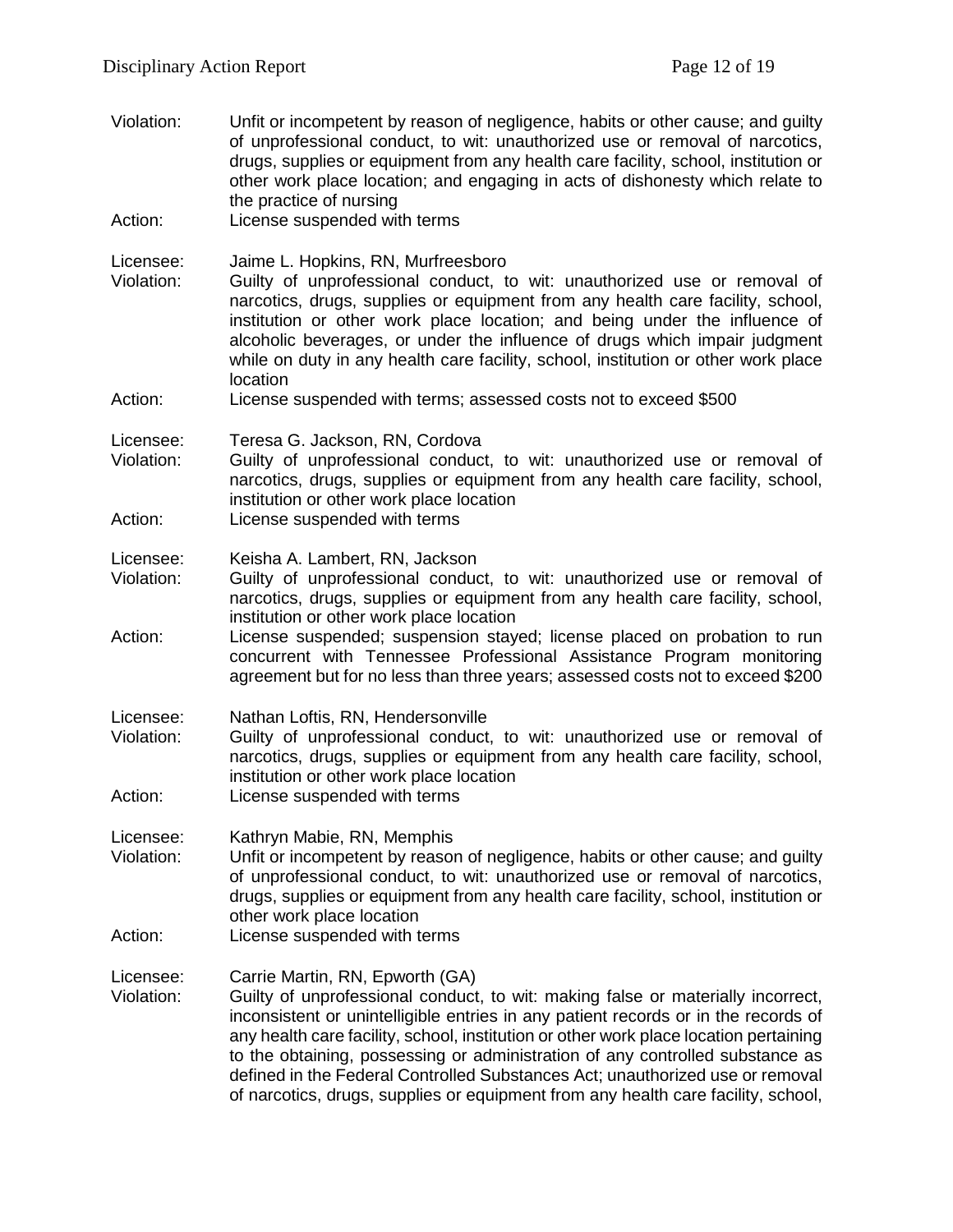| Action:                            | institution or other work place location; and engaging in acts of dishonesty<br>which relate to the practice of nursing<br>License suspended with terms                                                                                                                                                                        |
|------------------------------------|--------------------------------------------------------------------------------------------------------------------------------------------------------------------------------------------------------------------------------------------------------------------------------------------------------------------------------|
| Licensee:<br>Violation:            | Wendy C. Morriss, RN, Parrottsville<br>Guilty of a crime; unfit or incompetent by reason of negligence, habits or other<br>cause; and guilty of unprofessional conduct                                                                                                                                                         |
| Action:                            | License suspended with terms                                                                                                                                                                                                                                                                                                   |
| Licensee:<br>Violation:            | Sherry E. Nunley, RN (AR), Heber Springs (AR)<br>Guilty of unprofessional conduct, to wit: unauthorized use or removal of<br>narcotics, drugs, supplies or equipment from any health care facility, school,<br>institution or other work place location                                                                        |
| Action:                            | Privilege to practice nursing in the State of Tennessee revoked; must cease<br>and desist the practice of nursing in the State of Tennessee                                                                                                                                                                                    |
| Licensee:<br>Violation:            | Sulenna Marie O'Connor, RN, Knoxville<br>Guilty of unprofessional conduct, to wit: unauthorized use or removal of<br>narcotics, drugs, supplies or equipment from any health care facility, school,<br>institution or other work place location; and engaging in acts of dishonesty<br>which relate to the practice of nursing |
| Action:                            | License suspended with terms; assessed a \$1,500 civil penalty, plus costs not<br>to exceed $$1,000$                                                                                                                                                                                                                           |
| Licensee:<br>Violation:            | Felix Oyugi, RN, Unionville<br>Guilty of unprofessional conduct, to wit: violating confidentiality of information<br>or knowledge concerning the patient, except when required to do so by a court<br>of law                                                                                                                   |
| Action:                            | License reprimanded with terms; must obtain continuing education hours on the<br>topics of ethics, HIPAA, and proper professional boundaries; assessed a \$500<br>civil penalty, plus costs not to exceed \$1,000                                                                                                              |
| Licensee:<br>Violation:            | Holly Parks-Fuller, RN/APRN, Millington<br>Guilty of unprofessional conduct, to wit: engaging in acts of dishonesty which<br>relate to the practice of nursing                                                                                                                                                                 |
| Action:                            | RN license and APRN certificate suspended with terms                                                                                                                                                                                                                                                                           |
| Licensee:<br>Violation:<br>Action: | Stacy Ray, RN applicant, Parsons*<br>Guilty of a crime<br>Exam application denied                                                                                                                                                                                                                                              |
| Licensee:<br>Violation:            | Tana Roberts, RN applicant, Clarkrange*<br>Unfit or incompetent by reason of negligence, habits or other cause; and<br>addicted to alcohol or drugs to the degree of interfering with nursing duties                                                                                                                           |
| Action:                            | Endorsement application denied                                                                                                                                                                                                                                                                                                 |
| Licensee:<br>Violation:            | Tracy L. Roberts, RN, Kingsport<br>Guilty of unprofessional conduct, to wit: making false or materially incorrect,<br>inconsistent or unintelligible entries in any patient records or in the records of<br>any health care facility, school, institution or other work place location pertaining                              |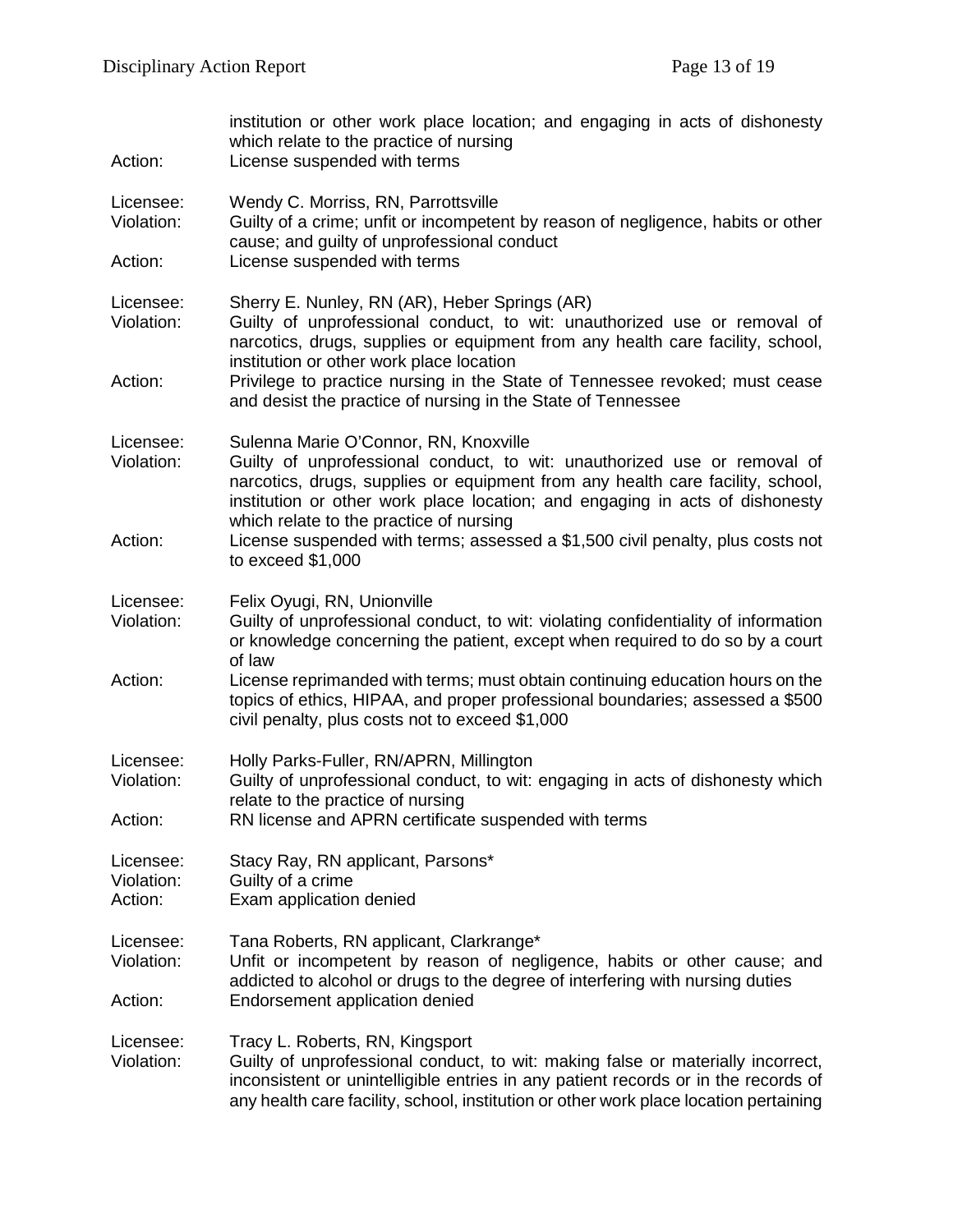|                                    | to the obtaining, possessing or administration of any controlled substance as<br>defined in the Federal Controlled Substances Act; unauthorized use or removal<br>of narcotics, drugs, supplies or equipment from any health care facility, school,<br>institution or other work place location; the use of any intoxicating beverage or<br>the illegal use of any narcotic or dangerous drug while on duty in any health<br>care facility, school, institution or other work place location; and being under the<br>influence of alcoholic beverages, or under the influence of drugs which impair<br>judgment while on duty in any health care facility, school, institution or other<br>work place location                                                                                                                                                                |
|------------------------------------|-------------------------------------------------------------------------------------------------------------------------------------------------------------------------------------------------------------------------------------------------------------------------------------------------------------------------------------------------------------------------------------------------------------------------------------------------------------------------------------------------------------------------------------------------------------------------------------------------------------------------------------------------------------------------------------------------------------------------------------------------------------------------------------------------------------------------------------------------------------------------------|
| Action:                            | License suspended with terms                                                                                                                                                                                                                                                                                                                                                                                                                                                                                                                                                                                                                                                                                                                                                                                                                                                  |
| Licensee:<br>Violation:            | Kevin Russell, LPN, Huron<br>Guilty of unprofessional conduct, to wit: being under the influence of alcoholic<br>beverages, or under the influence of drugs which impair judgment while on duty<br>in any health care facility, school, institution or other work place location                                                                                                                                                                                                                                                                                                                                                                                                                                                                                                                                                                                              |
| Action:                            | License suspended with terms                                                                                                                                                                                                                                                                                                                                                                                                                                                                                                                                                                                                                                                                                                                                                                                                                                                  |
| Licensee:<br>Violation:            | Tae Seever, RN, Cordova<br>Guilty of unprofessional conduct, to wit: intentionally or negligently causing<br>physical or emotional injury to a patient; and abandoning or neglecting a patient<br>requiring nursing care                                                                                                                                                                                                                                                                                                                                                                                                                                                                                                                                                                                                                                                      |
| Action:                            | License placed on probation with terms; must obtain continuing education hours<br>on the topics of patient assessment and ethics in nursing practice                                                                                                                                                                                                                                                                                                                                                                                                                                                                                                                                                                                                                                                                                                                          |
| Licensee:<br>Violation:            | Katherine A. Smallwood, RN, Whitwell<br>Guilty of unprofessional conduct, to wit: making false or materially incorrect,<br>inconsistent or unintelligible entries in any patient records or in the records of<br>any health care facility, school, institution or other work place location pertaining<br>to the obtaining, possessing or administration of any controlled substance as<br>defined in the Federal Controlled Substances Act; and unauthorized use or<br>removal of narcotics, drugs, supplies or equipment from any health care facility,<br>school, institution or other work place location                                                                                                                                                                                                                                                                 |
| Action:                            | License suspended with terms                                                                                                                                                                                                                                                                                                                                                                                                                                                                                                                                                                                                                                                                                                                                                                                                                                                  |
| Licensee:<br>Violation:<br>Action: | Katrina R. Stokes, LPN, Memphis<br>Guilty of unprofessional conduct, to wit: failure to maintain a record for each<br>patient which accurately reflects the nursing problems and interventions for the<br>patient and/or failure to maintain a record for each patient which accurately<br>reflects the name and title of the nurse providing care; making false or materially<br>incorrect, inconsistent or unintelligible entries in any patient records or in the<br>records of any health care facility, school, institution or other work place location<br>pertaining to the obtaining, possessing or administration of any controlled<br>substance as defined in the Federal Controlled Substances Act; and engaging<br>in acts of dishonesty which relate to the practice of nursing<br>License reprimanded with terms; must obtain continuing education hours on the |
|                                    | topic of proper medical charting                                                                                                                                                                                                                                                                                                                                                                                                                                                                                                                                                                                                                                                                                                                                                                                                                                              |
| Licensee:<br>Violation:            | Marian M. Stott, RN, Memphis<br>Guilty of unprofessional conduct, to wit: failure to maintain a record for each<br>patient which accurately reflects the nursing problems and interventions for the                                                                                                                                                                                                                                                                                                                                                                                                                                                                                                                                                                                                                                                                           |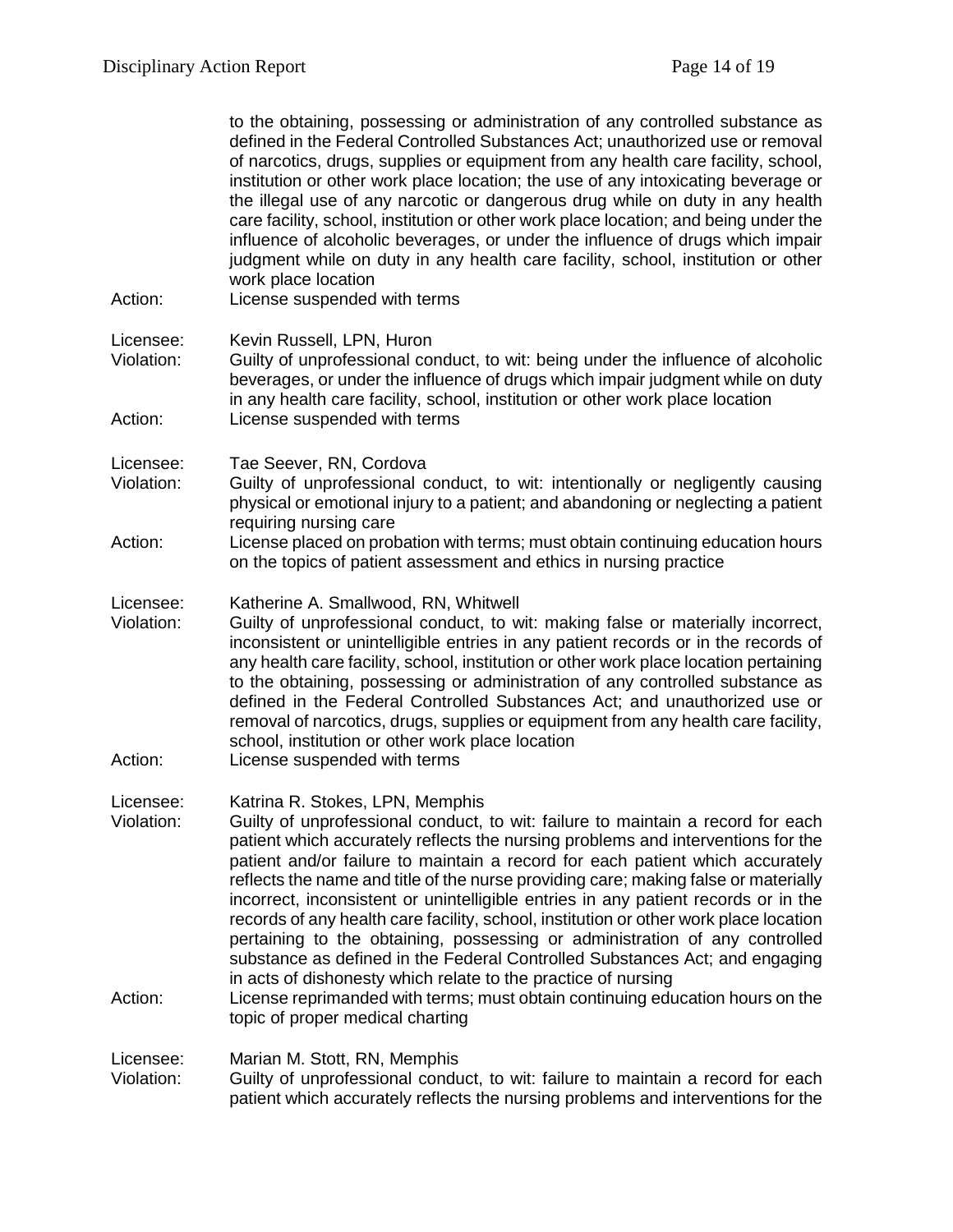patient and/or failure to maintain a record for each patient which accurately reflects the name and title of the nurse providing care; making false or materially incorrect, inconsistent or unintelligible entries in any patient records or in the records of any health care facility, school, institution or other work place location pertaining to the obtaining, possessing or administration of any controlled substance as defined in the Federal Controlled Substances Act; unauthorized use or removal of narcotics, drugs, supplies or equipment from any health care facility, school, institution or other work place location; and engaging in acts of dishonesty which relate to the practice of nursing

- Action: License reprimanded with terms; must obtain continuing education hours on the topics of medication administration and patient safety
- Licensee: George D. Testerman, RN, Chattanooga Violation: Guilty of unprofessional conduct Action: License suspended with terms

Licensee: Jared Thomas, LPN, Cookeville

- Violation: Guilty of unprofessional conduct, to wit: intentionally or negligently causing physical or emotional injury to a patient
- Action: License voluntarily surrendered; assessed costs not to exceed \$250

#### Licensee: Kathryn Weeks, RN, Antioch

- Violation: Unfit or incompetent by reason of negligence, habits or other cause; addicted to alcohol or drugs to the degree of interfering with nursing duties; and guilty of unprofessional conduct, to wit: failure to maintain a record for each patient which accurately reflects the nursing problems and interventions for the patient and/or failure to maintain a record for each patient which accurately reflects the name and title of the nurse providing care; making false or materially incorrect, inconsistent or unintelligible entries in any patient records or in the records of any health care facility, school, institution or other work place location pertaining to the obtaining, possessing or administration of any controlled substance as defined in the Federal Controlled Substances Act; unauthorized use or removal of narcotics, drugs, supplies or equipment from any health care facility, school, institution or other work place location; the use of any intoxicating beverage or the illegal use of any narcotic or dangerous drug while on duty in any health care facility, school, institution or other work place location; and engaging in acts of dishonesty which relate to the practice of nursing
- Action: License suspended with terms; assessed costs not to exceed \$1,000

Licensee: Kayla Leeann Welch, RN, Monterey<br>Violation: Refusing to submit to a drug test

Refusing to submit to a drug test or testing positive for any drug on any government or private sector pre-employment, employer-ordered or confirmed drug test; and guilty of unprofessional conduct, to wit: unauthorized use or removal of narcotics, drugs, supplies or equipment from any health care facility, school, institution or other work place location; and engaging in acts of dishonesty which relate to the practice of nursing

Action: License suspended with terms

### **BOARD OF PHARMACY**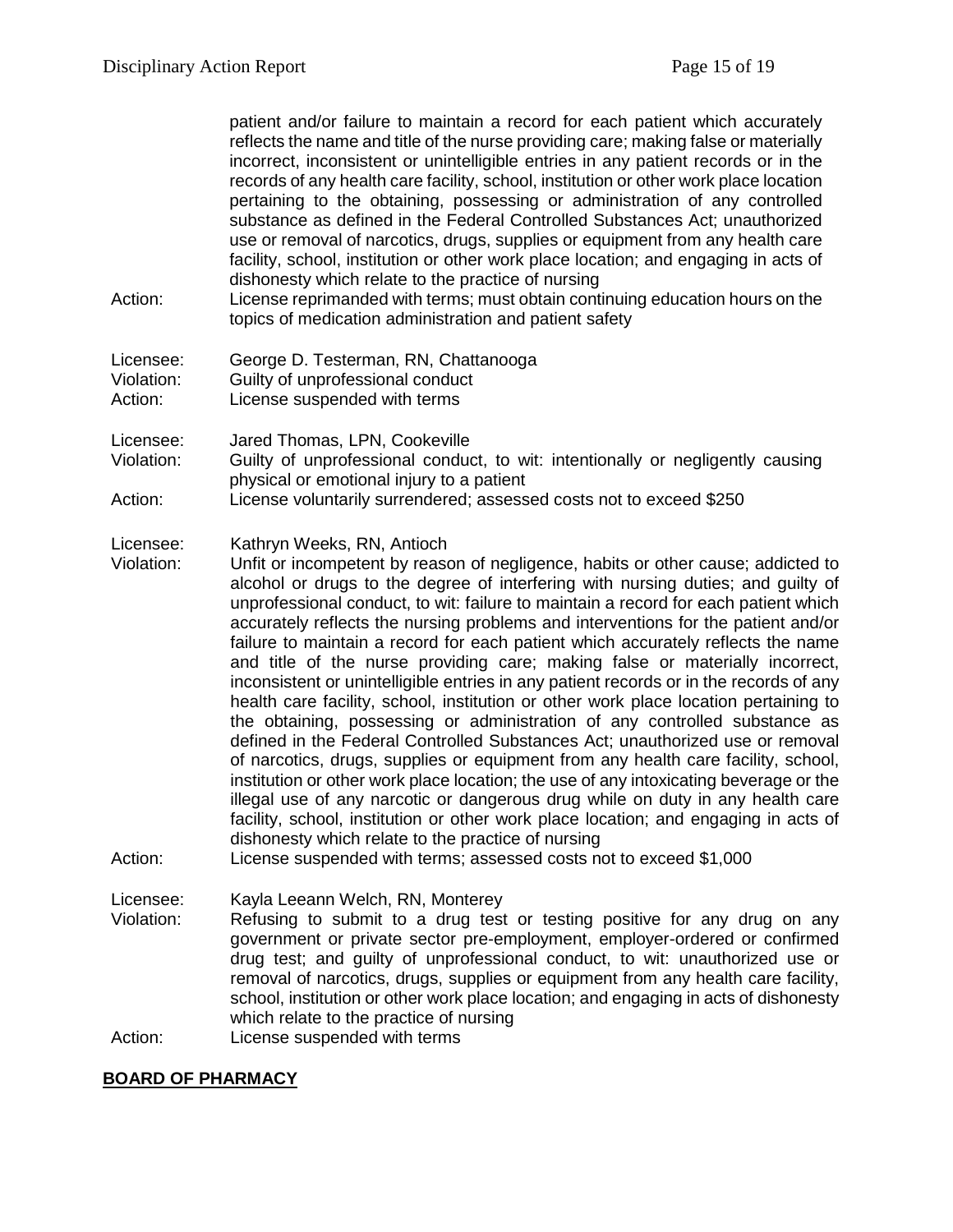| Licensee:  | Kevin E. Brooks, PT Jefferson City    |
|------------|---------------------------------------|
| Violation: | Failed to pay student loan            |
| Action:    | License suspended with terms          |
| Licensee:  | Edna C. Hernandez, PT Columbia        |
| Violation: | Failed to pay student loan            |
| Action:    | License suspended with terms          |
| Licensee:  | Angela Nicole Hinson, PT Mount Juliet |
| Violation: | Failed to pay student loan            |
| Action:    | License suspended with terms          |
| Licensee:  | Brian D Remley, PT Cookeville         |
| Violation: | Failed to pay student loan            |
| Action:    | License suspended with terms          |

### **BOARD OF SOCIAL WORKERS**

Licensee: Rhonda C Fish, LMSW Hopkinsville, KY

- Violation: Guilty of willful or repeated violation of any provisions of this chapter or any rules of the board, to wit: deficient three continuing education hours. Requirements for licensed master's social worker: each licensee shall obtain twelve continuing education clock hours relative to social work during each calendar year; seven of the twelve hours shall be in social work; three of the twelve hours shall be in professional ethics; two of the twelve hours shall be either professional ethics or social work.
- Action: License placed on probation with terms; assessed civil penalties of \$300 plus costs not to exceed \$500

Licensee: Valerie A. Hayden, LBSW, Memphis

- Violation: Guilty of willful or repeated violation of any provisions or any rules of the board; Fraud, deception, misrepresentation, dishonest or illegal practices in or connected with the practice of social work; conduct reflecting unfavorably upon the profession of social work.
- Action: License suspended with terms; assessed civil penalties of \$500; must obtain continuing education in the areas of proper billing practices and ethics.

Licensee: Ami D. Phillips, LMSW, Beaverton, OR

Guilty of unprofessional or unethical conduct, or engaging in practices in connection with the practice of social work that are in violation of the standards of professionals conduct, as defined in this section or prescribed by the rules of the board; Guilty of conduct reflecting unfavorably upon the profession of social work; and guilty of conviction of a felony in the courts of this state or any other state, territory or country that, if committed in this state, would be a felony. Unethical conduct shall include but not be limited to: failing to make every effort to avoid dual relationships with clients and/or relationships that might impair the licensee's independent professional judgment and impair the quality of services provided to each client; and entering into a relationship with a client that increases the risk of exploitation for the client to the licensee's advantage. Social workers should not engage in physical contact with clients when there is a possibility of psychological harm to the client as a result of the contact (such as cradling or caressing clients).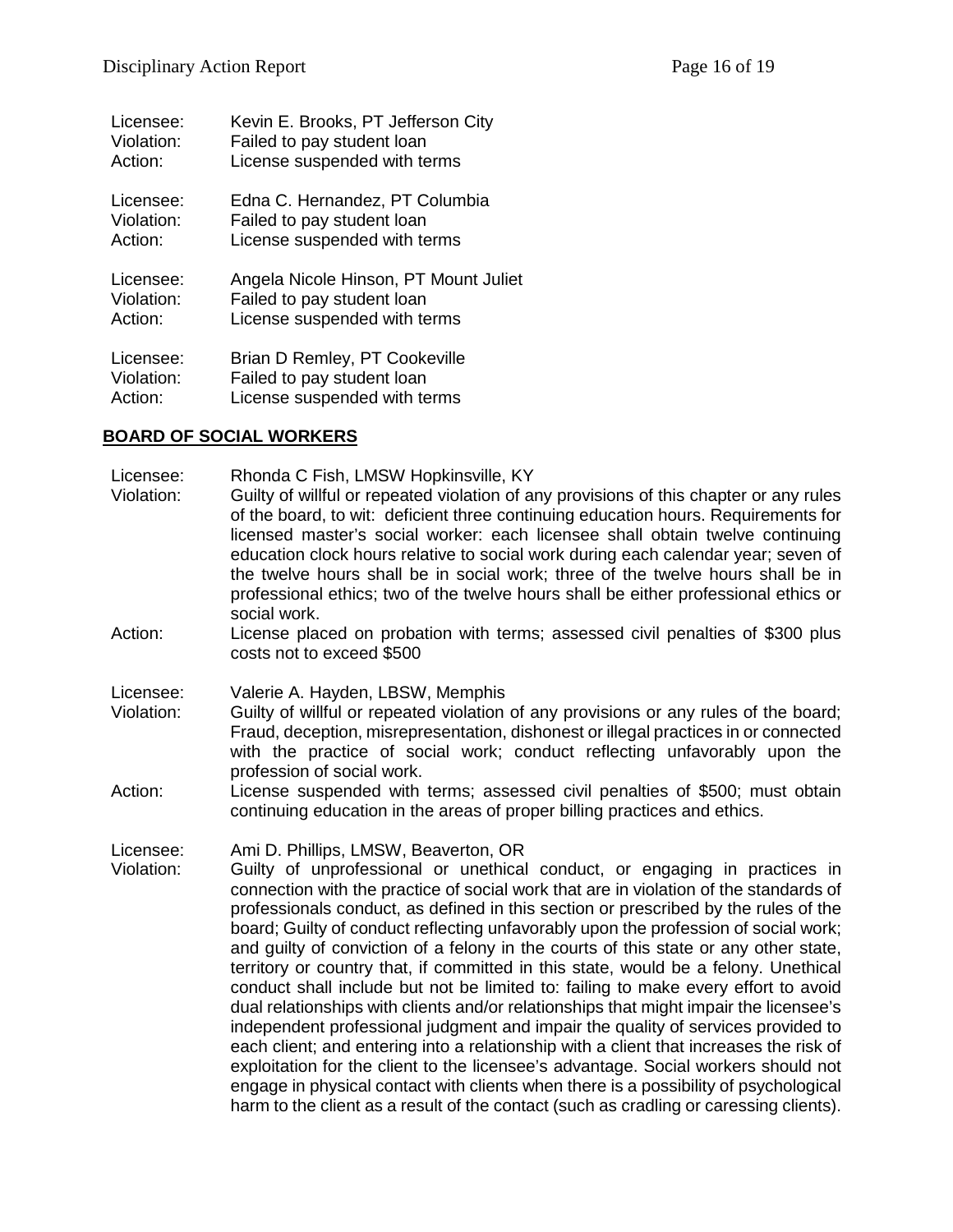Social workers who engage in appropriate physical contact with clients are responsible for setting clear, appropriate, and culturally sensitive boundaries that govern such physical contact. Social workers should not sexually harass clients. Sexual harassment includes sexual advances, sexual solicitation, requests for sexual favors, and other verbal or physical conduct of a sexual nature. Social workers should not use derogatory language in their written or verbal communications to or about clients. Social workers should use accurate and respectful language in all communications to and about clients. Action: License voluntarily surrendered

Licensee: Angela Marian West

Violation: Guilty of driving under the influence, a class A misdemeanor, and consuming alcohol during business hours. Guilty of unprofessional or unethical conduct, or engaging in practices in connection with the practice of social work that are in violation of the standards of professional conduct, as defined or prescribed by the rules of the board; guilty of incapacity or impairment that prevents a licensee from engaging in the practice of social work with reasonable skill, competence, and safety to the public; guilty of conduct reflecting unfavorably up on the profession of social work. All licensees shall comply with the code of ethics adopted by the National Association of Social Workers…except to the extent it conflicts with the laws of the State of Tennessee or the rules of the Board. If the code of ethics conflicts with state law or rules, the state law or rules govern the matter. Violation of the code of ethics or state law or rules may subject a licensee to disciplinary action. Unethical conduct shall include, but not be limited to: Becoming addicted to the habitual use of intoxicating liquors, narcotics, or other stimulants so as to incapacitate a licensee from the performance of his or her professional obligations and duties. Social workers should not permit their private conduct to interfere with their ability to fulfill their professional responsibilities; Social workers should not allow their own personal problems, psychosocial distress, legal problems, substance abuse, or mental health difficulties to interfere with their professional judgment and performance or to jeopardize the best interests of the people for whom they have a professional responsibility; Social workers whose personal problems, psychosocial distress, legal problems, substance abuse, or mental health difficulties interfere with their professional judgment and performance should immediately seek consultation and take appropriate remedial action by seeking professional help, making adjustments in workload, terminating practice, or taking any other steps necessary to protect clients and others.

Action: License placed on probation with terms

### **BOARD OF EMERGENCY MEDICAL SERVICES**

Licensee: Kelly Ann Judd, EMS, Clarksville Violation: Failed to pay student loan Action: License suspended with terms

### **DIVISION OF PAIN MANAGEMENT CLINICS**

Name: Alpha Medical Associates, Certificate #287, Lafayette

Dr. Olufemi Odunusi, MD

Violation: Failed to have sufficient policies in place as required by Tennessee law; failed to have a substitute Medical Director; patients allowed to pay in cash; charting was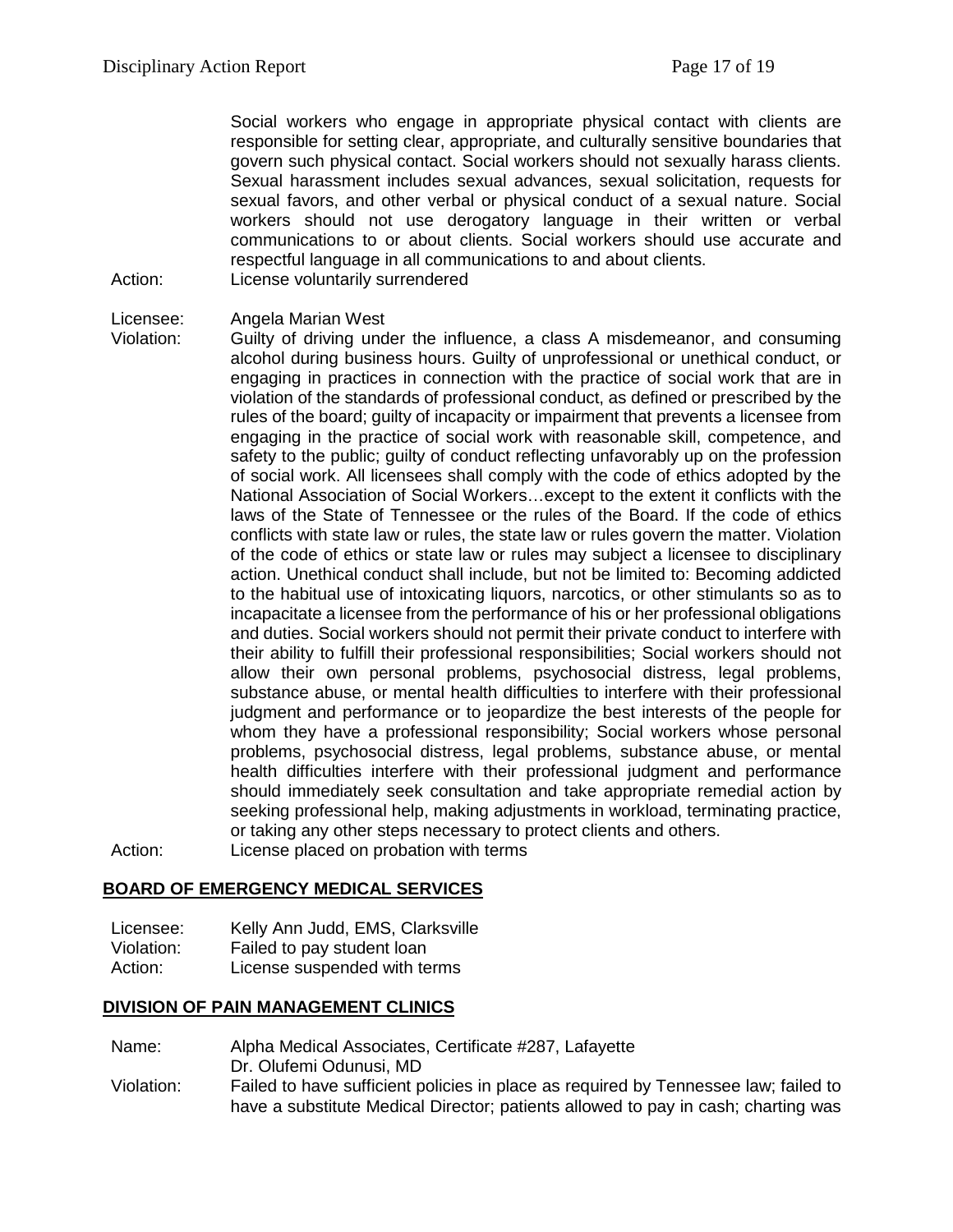insufficient and from July 2016 through August 2016, Respondent's clinic did not have a Medical Director that was a pain management specialist. "Medical Director" means an individual who: is licensed as a physician under chapter 6 or 9 of this title, and who practices in this state with an unrestricted, unencumbered license; provides oversight relative to the operations of a pain management clinic; and is a pain management specialist on or after July 1, 2016. In addition to the requirements of subdivision (a)(1), each physician serving as a medical director at a pain management clinic shall be a pain management specialist as defined in this part. In the event that the clinic no longer has a medical director or the medical director no longer meets the requirements and rules, the certificate holder shall notify the Department within ten (10) business days of the identity of another physician who will serve as the medical director for the clinic on a form prescribed by the Department. Failure to obtain a new medical director within ten (10) business days may result in disciplinary action, including revocation of the certificate. A pain management clinic may accept only a check or credit card in payment for services provided at the clinic; a payment may be made in cash for a co-pay, coinsurance or deductible when the remainder of the charge for the services will be submitted to the patient's insurance plan for reimbursement. The medical director of a pain management clinic shall ensure that, in the event that the medical director for the clinic is unable to fulfill his or her duties on a temporary basis because of illness, vacation, or unavailability, there is an alternate or substitute medical director meeting the same qualifications as a medical director. The medical director of a pain management clinic shall establish quality assurance policies and procedures. The medical director of a pain management clinic shall establish written policies and procedures for health and safety requirements at the clinic.

Action: License voluntarily surrendered; assessed civil penalties of \$500.00 plus costs not to exceed \$2,000.00

Name: Knoxville Hope Clinic, Certificate #451, Knoxville

Vali Khairollahi, M.D.

- Violation: Failed to have complete written or signed office protocols; have written quality assurance policies and procedures available for review; and did not have written policies or procedures for health and safety requirements available for review. The medical director of a pain management clinic shall establish written policies and procedures for health and safety requirements at the clinic. The medical director of a pain management clinic shall ensure compliance with the patient safety standards established by the licensing boards for each health care provider.
- Action: License surrendered/revoked; assessed civil penalty of \$2,000.00, plus costs not to exceed \$3,000.00

## **ABUSE REGISTRY**

| Name:       | Keeva Johnson                |
|-------------|------------------------------|
| Abuse:      | Physical/verbal              |
| Profession: | <b>Residential Assistant</b> |
| Name:       | Mincey Ellen Thomas          |
| Abuse:      | Physical/theft               |